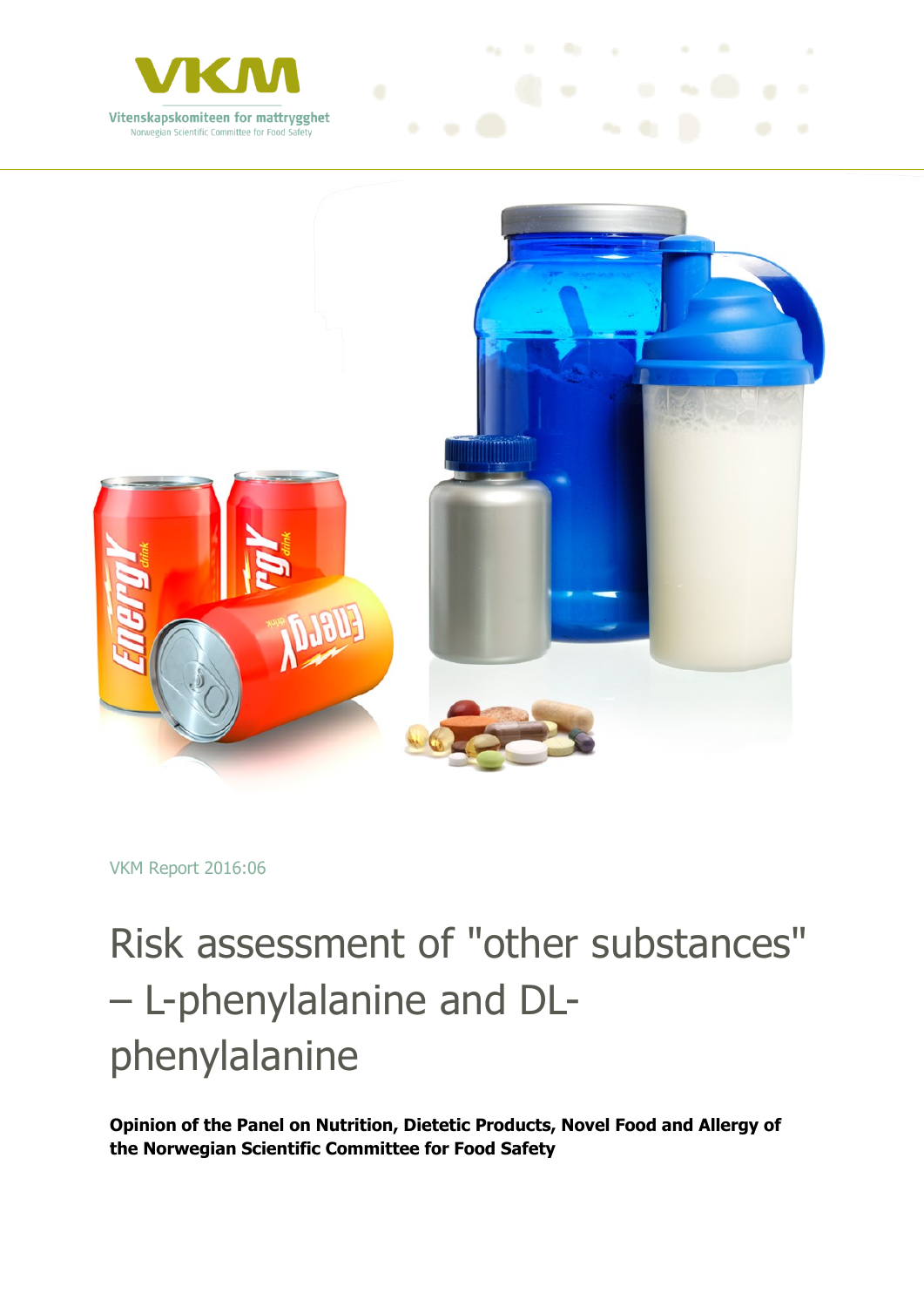Report from the Norwegian Scientific Committee for Food Safety (VKM) 2016: 06 Risk assessment of "other substances" – L-phenylalanine and DL-phenylalanine

Opinion of the Panel on Nutrition, Dietetic Products, Novel Food and Allergy of the Norwegian Scientific Committee for Food Safety 01.03.2016

ISBN: 978-82-8259-196-6 Norwegian Scientific Committee for Food Safety (VKM) Po 4404 Nydalen N – 0403 Oslo Norway

Phone: +47 21 62 28 00 Email: [vkm@vkm.no](mailto:vkm@vkm.no)

[www.vkm.no](http://www.vkm.no/) [www.english.vkm.no](http://www.english.vkm.no/)

Cover photo: iStock Photo

Suggested citation: VKM. (2016). Risk assessment of "other substances" – L-phenylalanine and DL-phenylalanine. Opinion of the Panel on Nutrition, dietetic products, Novel Food an Allergy of the Norwegian Scientific Committee for Food Safety, ISBN: 978-82-8259-196-6, Oslo, Norway.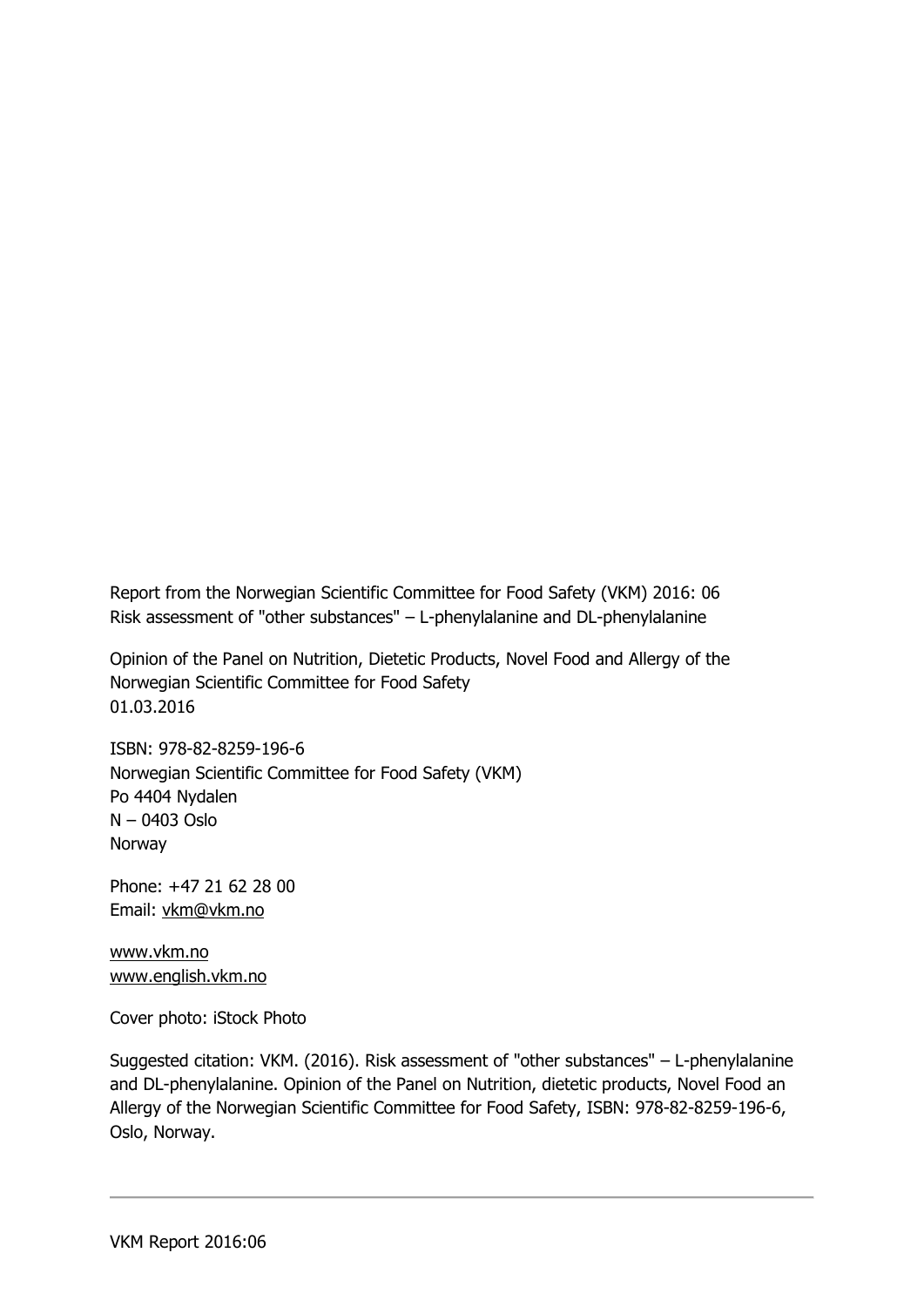### **Risk assessment of "other substances" - L-phenylalanine and DL-phenylalanine**

### **Authors preparing the draft opinion**

Livar Frøyland

### **Assessed and approved**

The opinion has been assessed by the Panel on Nutrition, Dietetic Products, Novel Food and Allergy of the Norwegian Scientific Committee for Food Safety (Vitenskapskomiteen for mattrygghet, VKM). Per Ole Iversen (chair), Livar Frøyland, Margaretha Haugen, Kristin Holvik, Martinus Løvik, Tor A Strand and Grethe S Tell.

(Panel members in alphabetical order after chair of the panel)

### **Acknowledgment**

The Panel on Nutrition, Dietetic Products, Novel Food and Allergy has answered the request from the Norwegian Food Safety Authority. Project leader from the VKM secretariat has been Bente Mangschou. Livar Frøyland is acknowledged for his valuable work on this opinion. Jan Alexander (the Scientific Steering Committee), Åshild Krogdahl (the Scientific Steering Committee) and Helle Margrete Meltzer (former member of the Panel on Nutrition, Dietetic Products, Novel Food and Allergy) constituted a reference group and are acknowledged for their valuable comments and suggestions on this opinion.

### **Competence of VKM experts**

Persons working for VKM, either as appointed members of the Committee or as external experts, do this by virtue of their scientific expertise, not as representatives for their employers or third party interests. The Civil Services Act instructions on legal competence apply for all work prepared by VKM.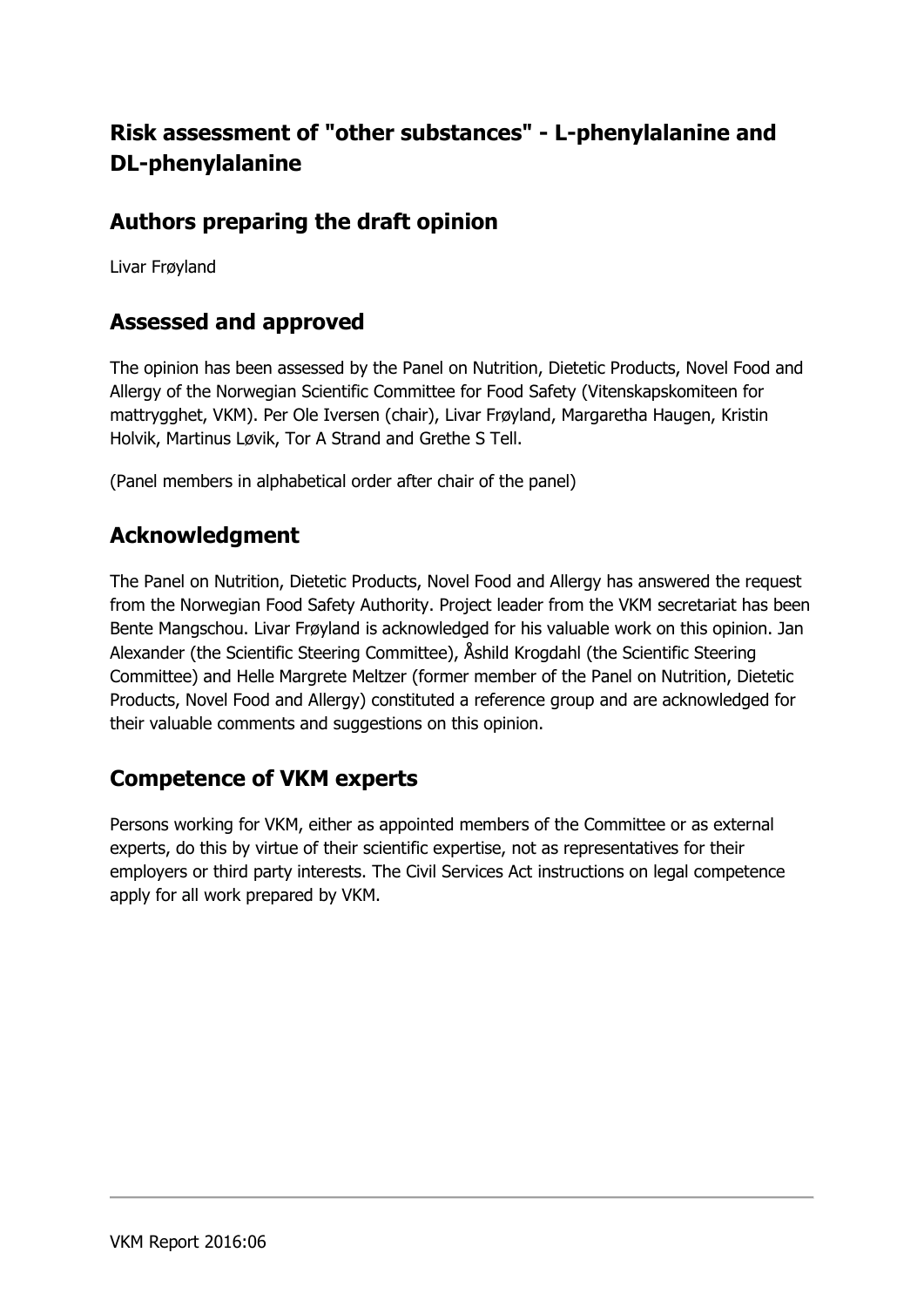## Table of Contents

|              | Background as provided by the Norwegian Food Safety Authority  11                                                                                                            |  |
|--------------|------------------------------------------------------------------------------------------------------------------------------------------------------------------------------|--|
|              | Terms of reference as provided by the Norwegian Food Safety Authority  12                                                                                                    |  |
|              |                                                                                                                                                                              |  |
| 1            |                                                                                                                                                                              |  |
| $\mathbf{2}$ |                                                                                                                                                                              |  |
| 2.1          |                                                                                                                                                                              |  |
|              |                                                                                                                                                                              |  |
|              | Dietary reference intakes, tolerable upper intake levels for individual amino acids,                                                                                         |  |
|              | Opinion on Flavouring Group Evaluation 79, Consideration of amino acids and related                                                                                          |  |
|              | Report of the Scientific Committee of the Spanish Agency for Food Safety and Nutrition<br>(AESAN) on the use conditions for certain substances other than vitamins, minerals |  |
|              | Opinion on the re-evaluation of aspartame (E 951) as a food additive. EFSA, 201315                                                                                           |  |
|              |                                                                                                                                                                              |  |
|              |                                                                                                                                                                              |  |
| 2.2          |                                                                                                                                                                              |  |
|              |                                                                                                                                                                              |  |
|              |                                                                                                                                                                              |  |
| 2.3          |                                                                                                                                                                              |  |
|              |                                                                                                                                                                              |  |
|              | 2.3.2                                                                                                                                                                        |  |
| 2.4          |                                                                                                                                                                              |  |
|              |                                                                                                                                                                              |  |
|              | 2.4.1.1                                                                                                                                                                      |  |
|              |                                                                                                                                                                              |  |
|              |                                                                                                                                                                              |  |
| 2.5          |                                                                                                                                                                              |  |
| 3            |                                                                                                                                                                              |  |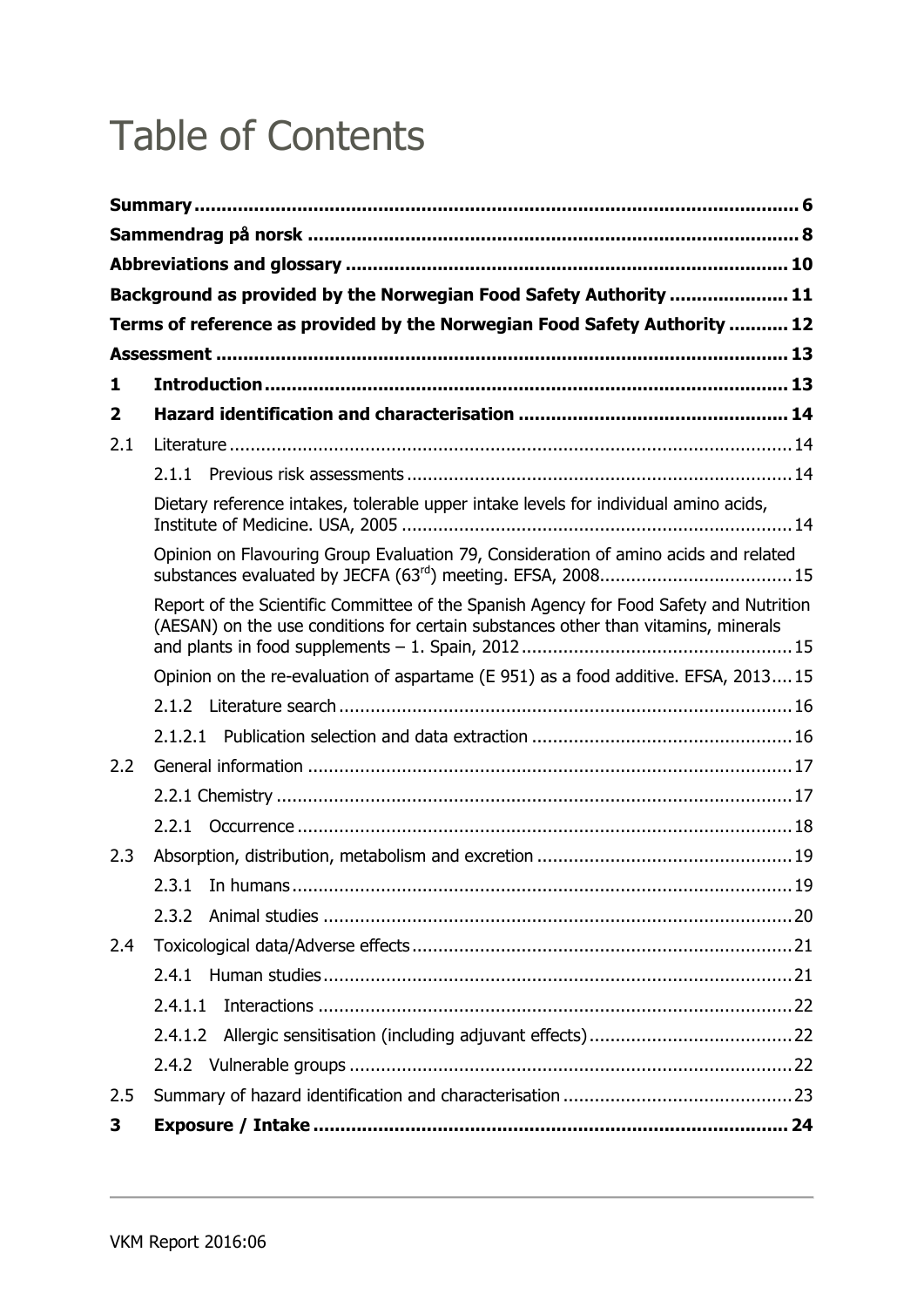| $5 -$            |  |
|------------------|--|
| 6                |  |
| $\overline{7}$   |  |
| 8                |  |
| $\boldsymbol{9}$ |  |
|                  |  |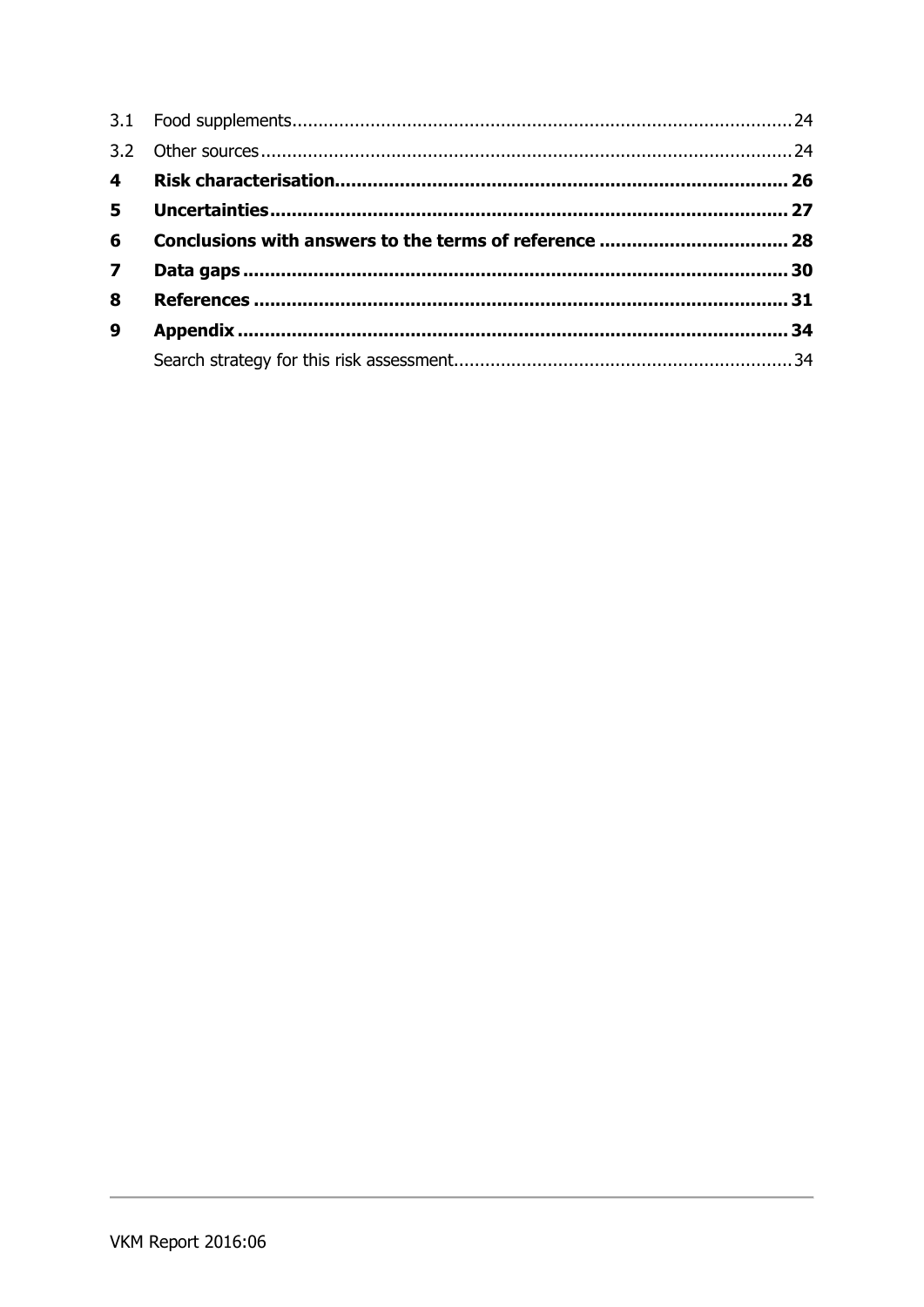## <span id="page-5-0"></span>**Summary**

The Norwegian Scientific Committee for Food Safety (Vitenskapskomiteen for mattrygghet, VKM) has, at the request of the Norwegian Food Safety Authority (Mattilsynet; NFSA), assessed the risk of "other substances" in food supplements and energy drinks sold in Norway. VKM has assessed the risk of doses given by NFSA. These risk assessments will provide NFSA with the scientific basis while regulating the addition of "other substances" to food supplements.

"Other substances" are described in the food supplement directive 2002/46/EC as *substances* other than vitamins or minerals that have a nutritional and/or physiological effect. It is added mainly to food supplements, but also to energy drinks and other foods. VKM has not in this series of risk assessments of "other substances" evaluated any claimed beneficial effects from these substances, only possible adverse effects.

The present report is a risk assessment of L-phenylalanine and DL-phenylalanine and is based on previous risk assessments.

According to information from the Norwegian Food Safety Authority, L- and DL-phenylalanine are ingredients in food supplements sold in Norway. NFSA has requested a risk assessment of the following doses of L-phenylalanine and DL-phenylalanine in food supplements: Lphenylalanine 100, 250, 500, 750 and 1000 mg/day and DL-phenylalanine 50 and 75 mg/day.

L-phenylalanine is an essential amino acid which means it has to be obtained from the diet. Amino acids are building blocks for proteins and present in protein rich food such as milk, meat, fish, eggs and cheese.

No data on adverse health effects after chronic ingestion of supplemental phenylalanine in apparently healthy subjects are available, thus no tolerable upper intake level (UL) can be established. Patients with phenylketonuria (PKU), a genetic disorder that impairs phenylalanine hydroxylase (PAH), an enzyme involved in the metabolism of phenylalanine, must keep plasma levels of phenylalanine low in order to maintain normal growth and brain development. In Norway, all newborns are routinely screened for PKU three days after birth.

The mean dietary intake of phenylalanine in the EU population range from 0.4-4.1 g/day corresponding to 79.0 mg/kg bw per day for adolescents (10-17 years) and 58.7 mg/kg bw per day for adults, respectively (EFSA, 2013). The sweetener aspartame contains phenylalanine. Taking the molecular weight of phenylalanine into account, the proportion of to phenylalanine exposure from aspartame is 56%. The ADI of 40 mg aspartame/day/kg bw (providing 22.4 mg phenylalanine/day/kg bw) JECFA (1981) was re-evaluated and maintained in 2013, based on the notion that elevated plasma levels of phenylalanine in pregnant women leads to developmental toxicity in their children (EFSA, 2013).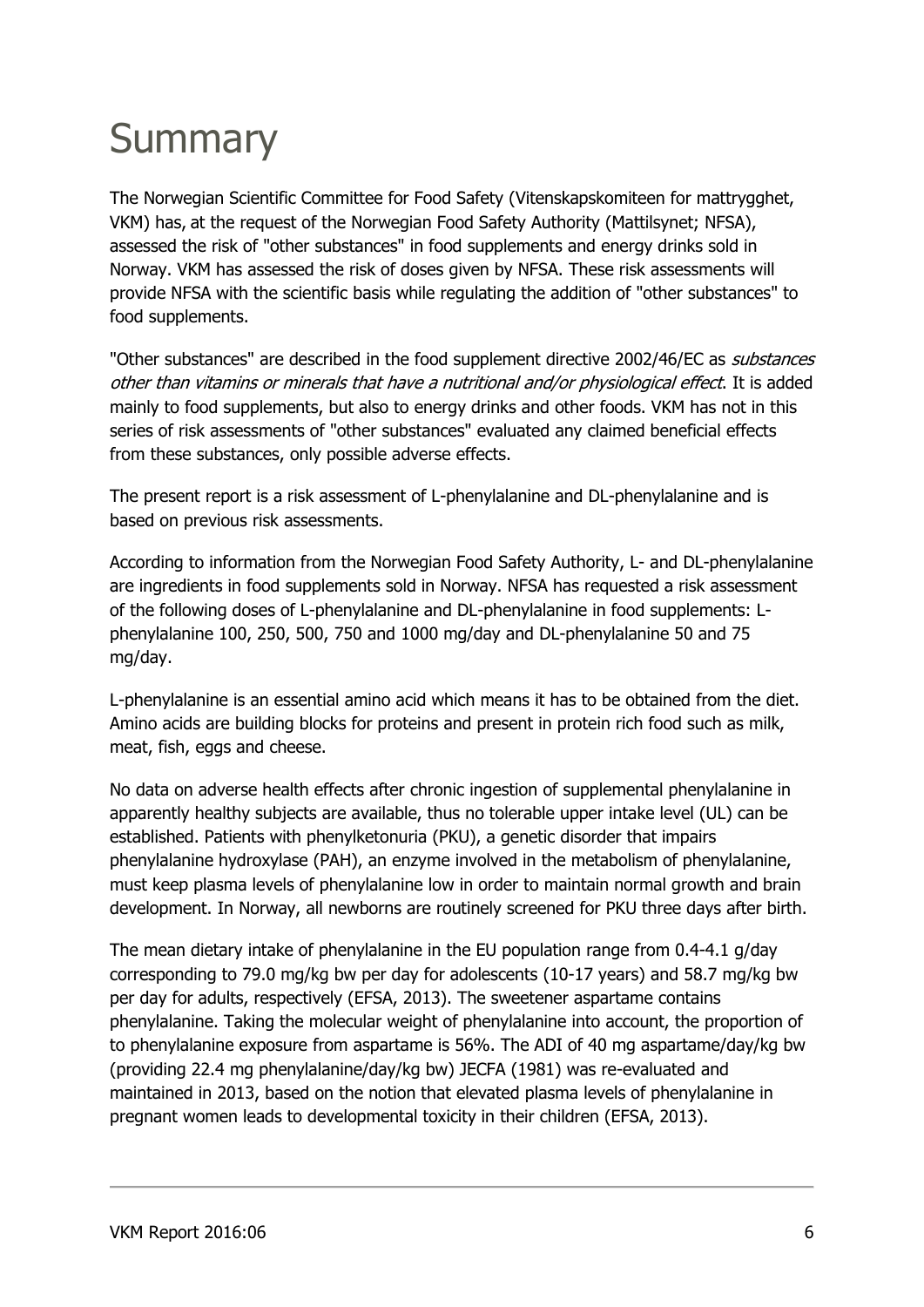The literature search did not provide novel information on adverse health effects related to intake of L-phenylalanine and no information related to DL-phenylalanine.

VKM concludes that:

- In adults ( $\geq$  18 years), the specified doses 100, 250, 500, 750 and 1000 mg/day Lphenylalanine in food supplements are considered unlikely to cause adverse health effects.
- In adolescents (14 to  $<$  18 years), the specified doses 100, 250, 500, 750 and 1000 mg/day L-phenylalanine in food supplements are considered unlikely to cause adverse health effects.
- In children (10 to  $<$  14 years), the specified doses 100, 250, 500, 750 and 1000 mg/day L-phenylalanine in food supplements are considered unlikely to cause adverse health effects. Although the highest dose provides 23 mg/kg bw per day which slightly exceeds 22.4 mg/kg bw per day, it is considered unlikely to cause adverse health effects in healthy children 10 to < 14 years.
- None of the above conclusions are applicable for patients with phenylketonuria (PKU).
- No conclusion can be made regarding DL-phenylalanine.

Children below 10 years were not included in the terms of reference.

#### **Short summary**

At the request from the Norwegian Food Safety Authority (NFSA), the Norwegian Scientific Committee on Food Safety (VKM) has characterised the risk of specified doses of Lphenylalanine and DL-phenylalanine in food supplements. VKM concludes that:

- In adults ( $\geq$  18 years), the specified doses 100, 250, 500, 750 and 1000 mg/day Lphenylalanine in food supplements are considered unlikely to cause adverse health effects.
- In adolescents (14 to  $<$  18 years), the specified doses 100, 250, 500, 750 and 1000 mg/day L-phenylalanine in food supplements are considered unlikely to cause adverse health effects.
- In children (10 to  $<$  14 years), the specified doses 100, 250, 500, 750 and 1000 mg/day L-phenylalanine in food supplements are considered unlikely to cause adverse health effects. Although the highest dose provides 23 mg/kg bw per day which slightly exceeds 22.4 mg/kg bw per day, it is considered unlikely to cause adverse health effects in healthy children 10 to < 14 years.
- None of the above conclusions are applicable for patients with phenylketonuria (PKU).
- No conclusion can be made regarding DL-phenylalanine.

**Key words**: Adverse health effect, phenylalanine, food supplement, negative health effect, Norwegian Scientific Committee for Food Safety, other substances, risk assessment, VKM.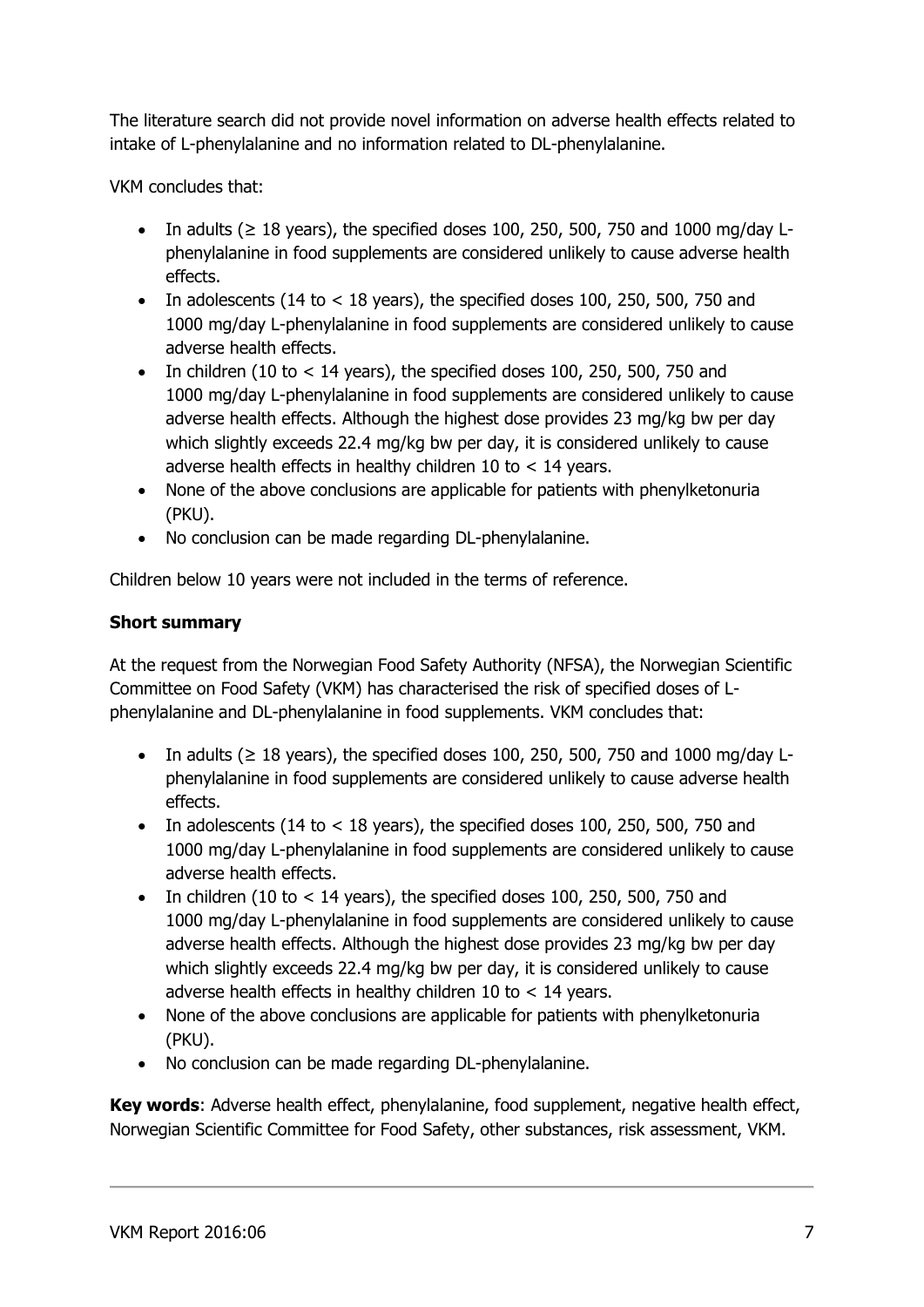# <span id="page-7-0"></span>Sammendrag på norsk

På oppdrag for Mattilsynet har Vitenskapskomiteen for mattrygghet (VKM) vurdert risiko ved tilsetting av «andre stoffer» i kosttilskudd og energidrikk som selges i Norge. VKM har risikovurdert ulike bruksdoser oppgitt fra Mattilsynet. Risikovurderingene gir et vitenskapelig grunnlag for Mattilsynet i arbeidet med å regulere bruken av «andre stoffer».

«Andre stoffer» er stoffer som har en ernæringsmessig eller fysiologisk effekt, og som ikke er vitaminer og mineraler. De tilsettes i hovedsak til kosttilskudd, men også til energidrikker og andre næringsmidler. I disse risikovurderingene har VKM ikke sett på påståtte gunstige helseeffekter, men kun vurdert mulige negative helseeffekter.

I denne rapporten har VKM vurdert risiko ved L-fenylalanin og DL-fenylalanin, og den er basert på tidligere risikovurderinger.

Ifølge informasjon fra Mattilsynet er L-fenylalanin og DL-fenylalanin ingredienser i kosttilskudd og energidrikker som selges i Norge. Oppdraget fra Mattilsynet var å risikovurdere følgende doser av L-fenylalanin og DL-fenylalanin i kosttilskudd: henholdsvis 100, 250, 500, 750 og 1000 mg/dag L-fenylalanin, og 50 og 75 mg/dag DL-fenylalanin.

L-fenylalanin er en essensiell aminosyre og vi må derfor få denne tilført via kosten vår. Aminosyrer inngår i proteiner og finnes i proteinrik mat slik som melk, kjøtt, fisk, egg og ost.

Man mangler tilstrekkelig kunnskap om mulige negative helseeffekter ved langvarig inntak av fenylalanin hos friske individer og det foreligger ingen øvre inntaksgrense. Pasienter med fenylketonuri (PKU; Føllings sykdom) tåler ikke fenylalanin og må følges nøye opp av helsepersonell slik at ikke mengden fenylalanin i blodet blir så høyt at det kan medføre redusert vekst og hjerneutvikling. Nyfødte blir rutinemessig kontrollert for PKU.

I EU er det gjennomsnittlige inntaket av fenylalanin i kosten 79 mg/kg kroppsvekt per dag for 10-17 åringer og 58,7 mg/kg kroppsvekt per dag for voksne (EFSA, 2013). Søtningsstoffet aspartam inneholder 56 prosent fenylalanin. En ADI på 40 mg aspartam/dag/kg kroppsvekt ble opprinnelig fastsatt av JECFA (1981). En reevaluering av ADI for aspartam ble gjennomført av EFSA og de opprettholdt en ADI på 40 mg aspartam/dag/kg kroppsvekt (noe som gir 22,4 mg L-fenylalanin/kg kroppsvekt per dag) med bakgrunn i at forhøyede nivåer av plasma fenylalanin hos gravide leder til redusert hjerneutvikling hos barna (EFSA, 2013).

Litteratursøket gav ikke ny informasjon knyttet til negative helseeffekter relatert til inntak av fenylalanin og det ble ikke funnet noe data vedrørende negative helseeffekter av DLfenylalanin.

Vitenskapskomiteen for mattrygghet (VKM) konkluderer med at: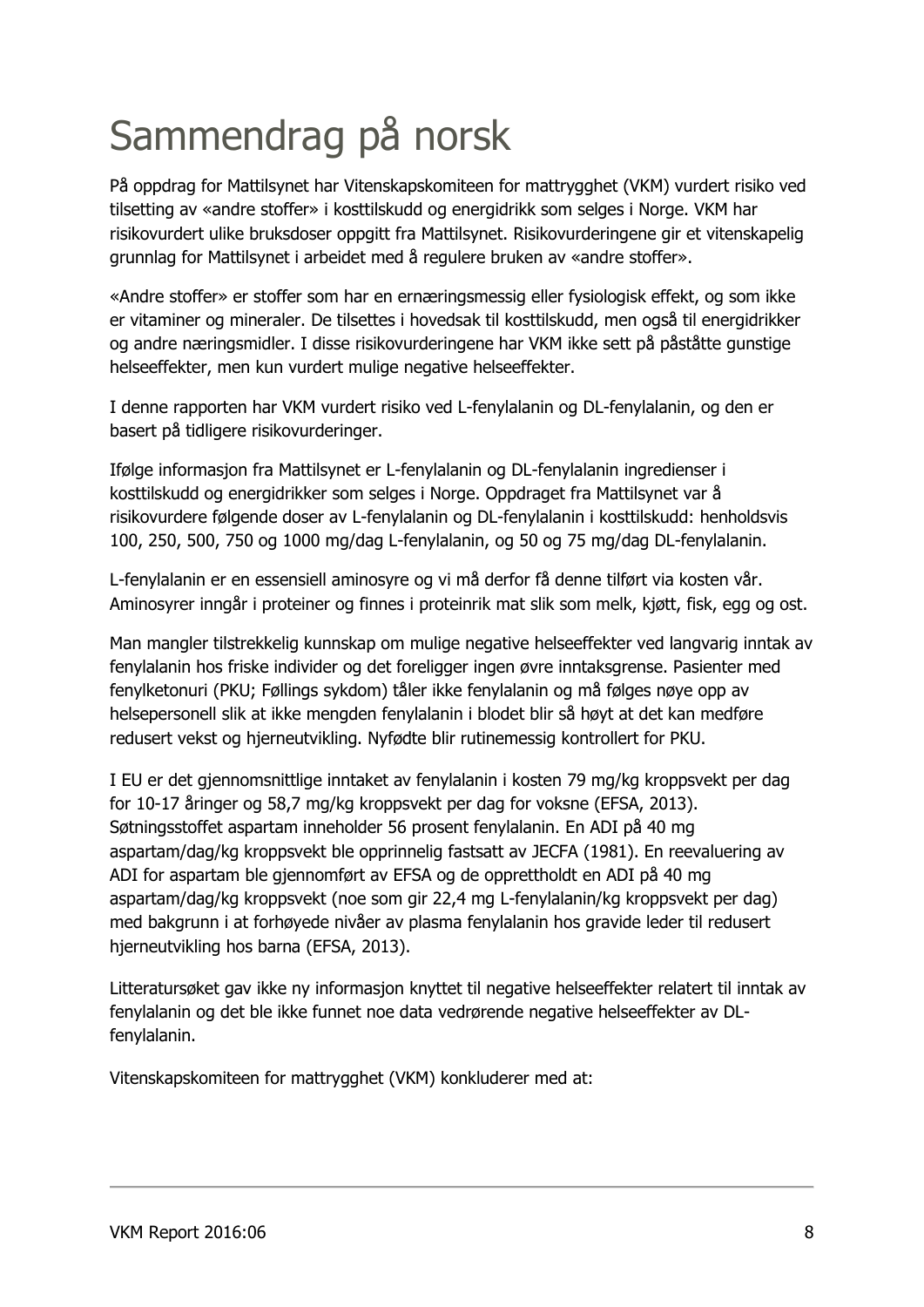- For voksne (≥18 år) er det usannsynlig at dosene 100, 250, 500, 750 og 1000 mg/dag L-fenylalanin i kosttilskudd vil forårsake negative helseeffekter.
- For ungdom (14 til <18 år) er det usannsynlig at dosene 100, 250, 500, 750 og 1000 mg/dag L-fenylalanin i kosttilskudd vil forårsake negative helseeffekter.
- For barn (10 til  $\langle 14 \text{ år} \rangle$  er det usannsynlig at dosene 100, 250, 500, 750 og 1000 mg/dag L-fenylalanin i kosttilskudd vil forårsake negative helseeffekter. Til tross for at den høyeste dosen tilsvarer 23 mg/kg kroppsvekt per dag, og dermed er en moderat overskridelse av "value for comparison" på 22,4 mg/kg kroppsvekt per dag, anses det som usannsynlig at dosen vil medføre negative helseeffekter hos friske barn/ungdom 10 til <14 år.
- Ingen av de ovennevnte konklusjonene gjelder for pasienter med fenylketonuri (Føllings sykdom).
- Det kan ikke gis noen konklusjoner for DL-fenylalanin.

Barn under 10 år inngår ikke i oppdraget.

#### **Kort sammendrag**

- For voksne (≥18 år) er det usannsynlig at dosene 100, 250, 500, 750 og 1000 mg/dag L-fenylalanin i kosttilskudd vil forårsake negative helseeffekter.
- For ungdom (14 til <18 år) er det usannsynlig at dosene 100, 250, 500, 750 og 1000 mg/dag L-fenylalanin i kosttilskudd vil forårsake negative helseeffekter.
- For barn (10 til <14 år) er det usannsynlig at dosene 100, 250, 500, 750 og 1000 mg/dag L-fenylalanin i kosttilskudd vil forårsake negative helseeffekter. Til tross for at den høyeste dosen tilsvarer 23 mg/kg kroppsvekt per dag, og dermed er en moderat overskridelse av "value for comparison" på 22,4 mg/kg kroppsvekt per dag, anses det som usannsynlig at dosen vil medføre negative helseeffekter hos friske barn/ungdom 10 til <14 år.
- Ingen av de ovennevnte konklusjonene gjelder for pasienter med fenylketonuri (Føllings sykdom).
- Det kan ikke gis noen konklusjoner for DL-fenylalanin.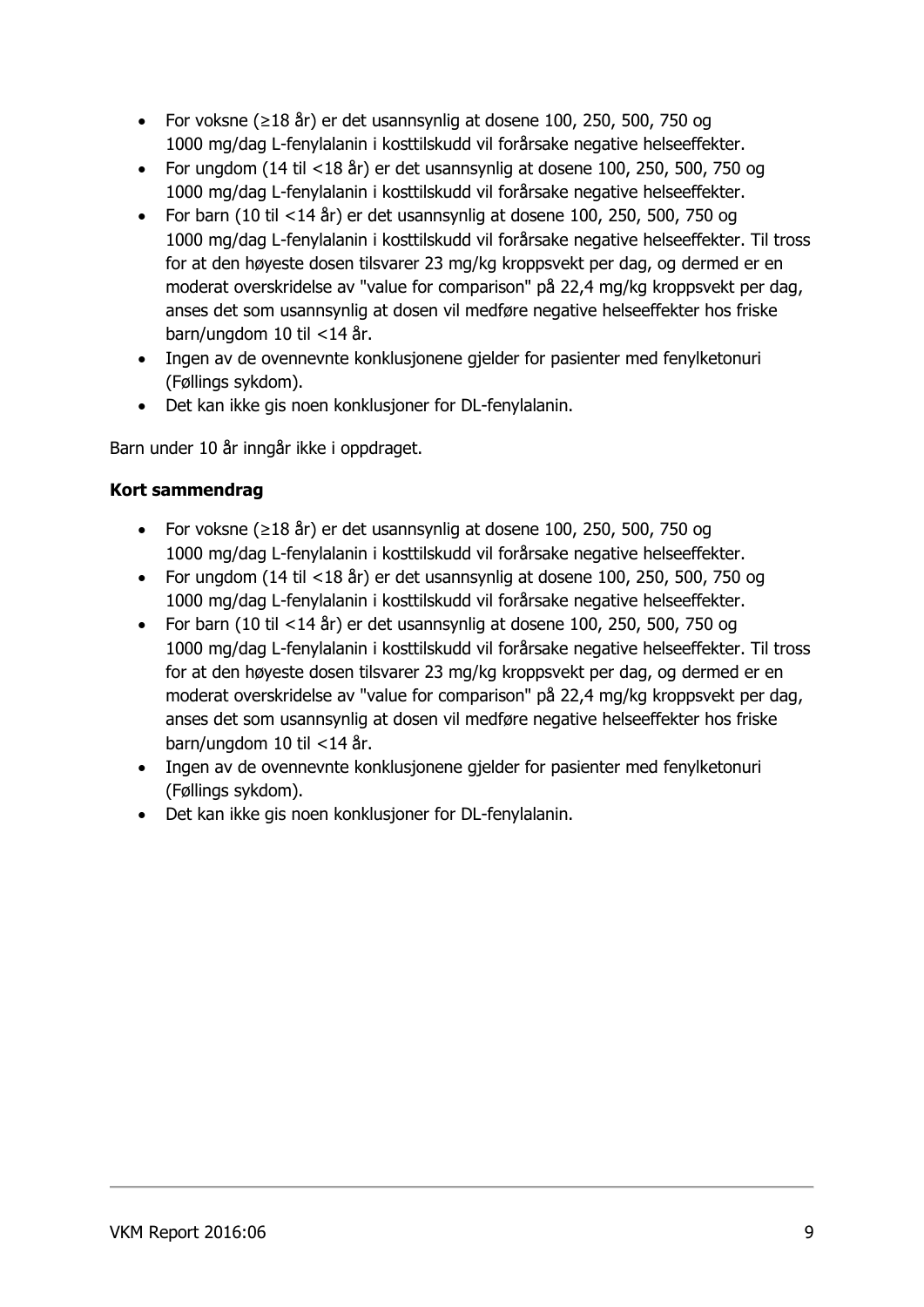## <span id="page-9-0"></span>Abbreviations and glossary

### **Abbreviations**

| <b>ADI</b>       | - acceptable daily intake                                                      |
|------------------|--------------------------------------------------------------------------------|
| <b>AESAN</b>     | - the Scientific Committee of the Spanish Agency for Food Safety and Nutrition |
| bw               | - body weight                                                                  |
| <b>EFSA</b>      | - European Food Safety Authority                                               |
| <b>IOM</b>       | - Institute of Medicine, USA                                                   |
| <b>JECFA</b>     | - Joint FAO/WHO Expert Committee on Food Additives                             |
| <b>NFSA</b>      | - Norwegian Food Safety Authority [Norw.: Mattilsynet]                         |
| <b>NIH</b>       | - National Institutes of Health, USA                                           |
| <b>NOAEL</b>     | - no observed adverse effect level                                             |
| <b>PAH</b>       | - phenylalanine hydroxylase                                                    |
| <b>PKU</b>       | - phenylketonuria                                                              |
| UL               | - tolerable upper intake level                                                 |
| <b>VKM</b>       | - Norwegian Scientific Committee for Food Safety [Norw.: Vitenskapskomiteen    |
| for Mattrygghet] |                                                                                |
| <b>WHO</b>       | - World Health Organization                                                    |

### **Glossary**

"Other substances": a substance other than a vitamin or mineral that has a nutritional or physiological effect (European Regulation (EC) No. 1925/2006, Chapter I, Article 2; [https://www.anses.fr/sites/default/files/documents/NUT2007sa0314EN.pdf\)](https://www.anses.fr/sites/default/files/documents/NUT2007sa0314EN.pdf).

"Negative health effect" and "adverse health effect" are broad terms and World Helath Organization (WHO) has established the following definition for "adverse effect": a change in morphology, physiology, growth, development, reproduction or life span of an organism, system or (sub)population that results in an impairment of functional capacity, an impairment of the capacity to compensate for additional stress, or an increase in susceptibility to other influences (WHO, 1994).

An adverse event is considered serious if it: results in death, is life-threatening, requires or prolongs hospitalization, is a congenital anomaly or birth defect, is a persistent or significant disability/incapacity, is another serious or important medical event.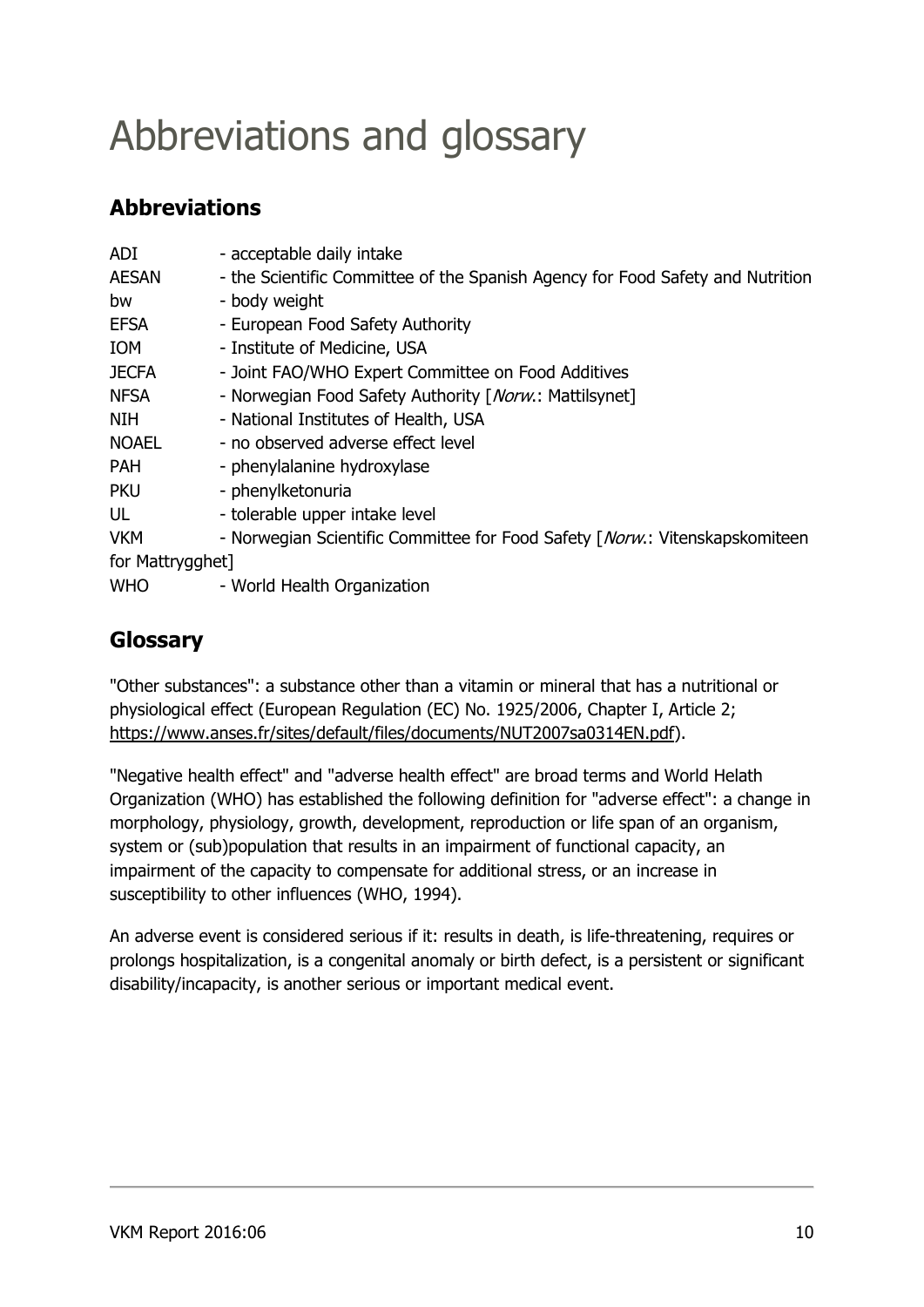## <span id="page-10-0"></span>Background as provided by the Norwegian Food Safety Authority

"Other substances" are substances other than vitamins and minerals, with a nutritional and/or physiological effect on the body. "Other substances" are mainly added to food supplements, but these may also be added to other foods and beverages, such as sports products and energy drinks. Ingestion of these substances in high amounts presents a potential risk for consumers.

In Norway, a former practice of classification of medicines had constituted an effective barrier against the sale of potentially harmful "other substances". Ever since this practice was changed in 2009, it has become challenging to regulate and supervise foods with added "other substances". Meanwhile, in the recent years, the Norwegian market has witnessed a marked growth in the sales of products containing "other substances". In 2011, food supplements containing "other substances" constituted more than 50% of the market share.

While within the European Economic Area, these substances fall under the scope of the European Regulation (EC) No. 1925/2006 on the addition of vitamins, minerals and certain other substances to foods and the European Regulation (EC) No 258/97 concerning novel foods and novel food ingredients, "other substances" remain largely unregulated. In order to ensure safe use of "other substances" many countries have regulated their use at a national level. For example, Denmark regulates these substances in a positive list i.e. a list of substances with maximal daily doses, permitted for use in food supplements and other foods (FVM, 2014).

NFSA is working on the establishment of a regulation on the addition of "other substances" to foods at a national level. The regulation will include a list of substances with permitted maximal doses, based on the substances and doses found in products on the Norwegian market. NFSA has therefore requested the Norwegian Scientific Committee for Food Safety (VKM) to assess the safety of "other substances" found on the Norwegian market. NFSA, in consultation with the industry, has compiled a list of "other substances" found in products marketed in Norway. Only substances with a purity of minimum 50% or concentrated 40 times or more have been included in the list. Substances regulated by other legislations like those for novel foods, food additives, aromas, foods for special medical purposes, etc. have been excluded from the list.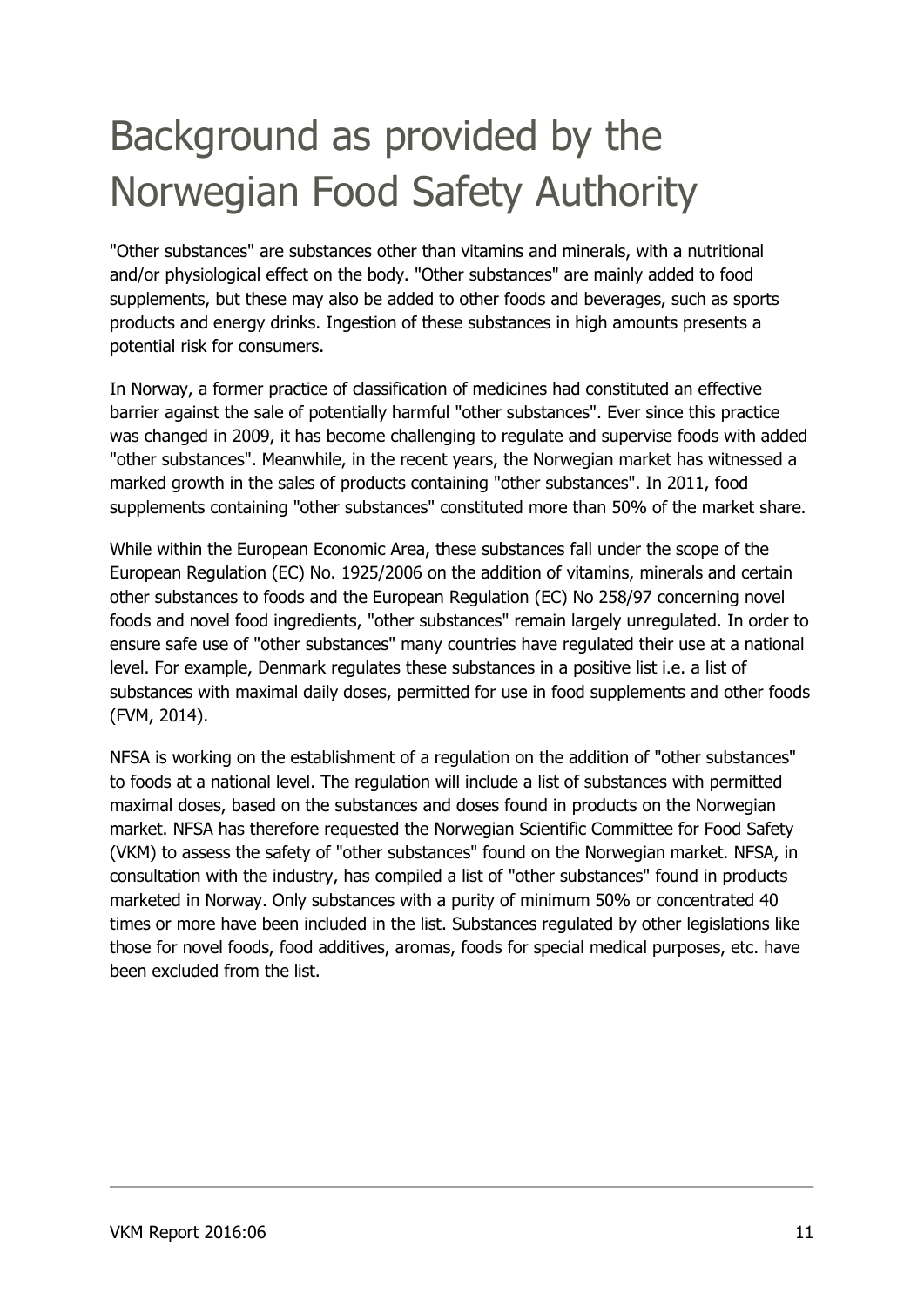## <span id="page-11-0"></span>Terms of reference as provided by the Norwegian Food Safety Authority

The Norwegian Food Safety Authority (NFSA) requested the Norwegian Scientific Committee for Food Safety (VKM) to assess the safety of L-phenylalanine and DL-phenylalanine in food supplements at the following doses:

L-phenylalanine: 100, 250, 500, 750 and 1000 mg/day DL-phenylalanine 50 and 75 mg/day

NFSA requested VKM to assess the safety of "other substances" (in accordance to the guidance document developed in Phase 2) at the doses specified (Phase 3).

Safety assessments for "other substances" present in food supplements shall be carried out for a general population, ages 10 years and above.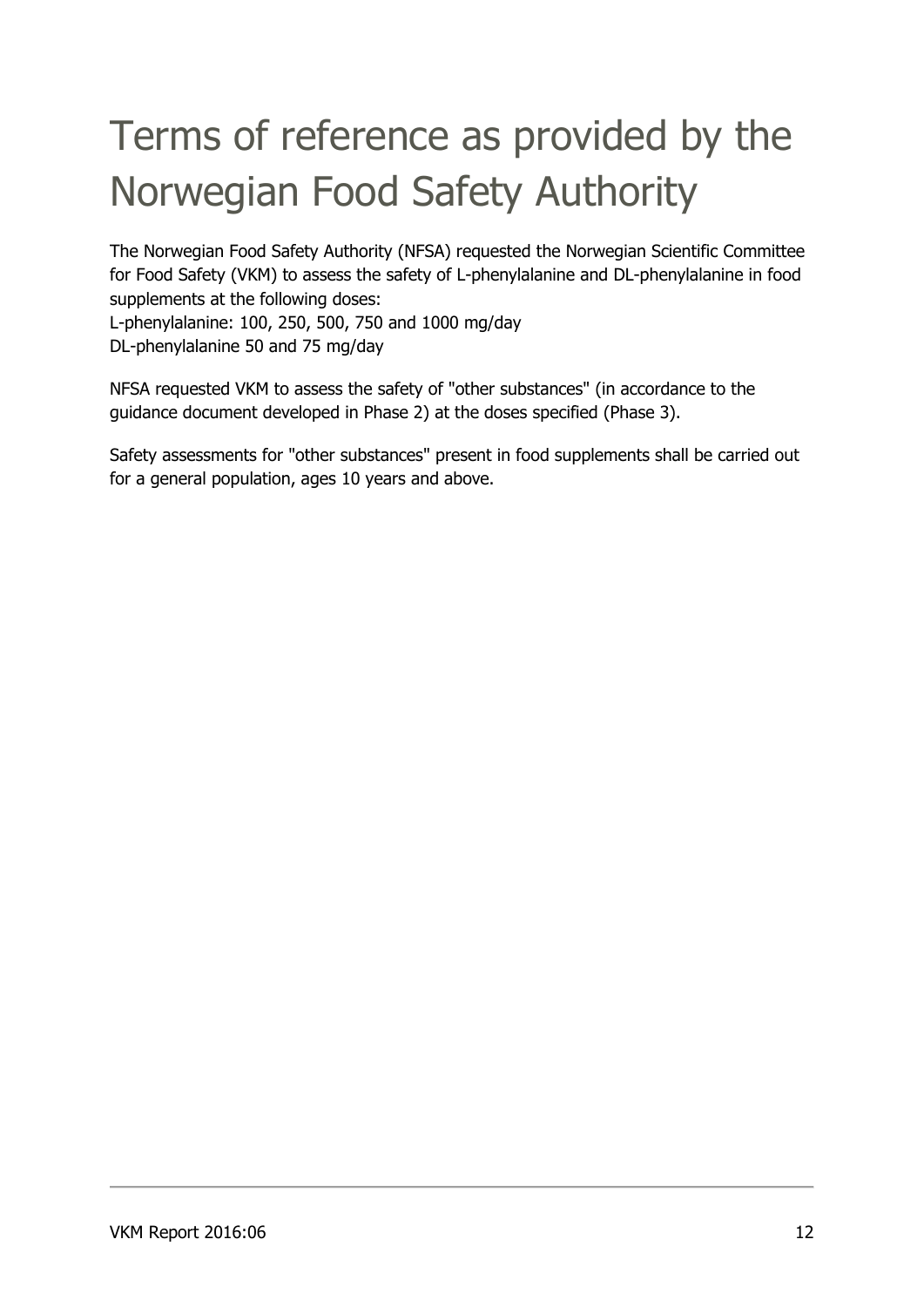## <span id="page-12-0"></span>Assessment

## <span id="page-12-1"></span>1 Introduction

"Other substances" are described in the food supplement directive 2002/46/EC as *substances* other than vitamins or minerals that have a nutritional or physiological effect, and may be added to food supplements or e.g. energy drinks.

This risk assessment evaluates the substances L-phenylalanine and DL-phenylalanine per se, and no specific products. In this evaluation L-phenylalanine is often termed merely as phenylalanine.

VKM has in this series of risk assessments of "other substances" not evaluated any claimed beneficial effects from these substances, but merely possible adverse effects at specified doses used in Norway.

According to information from the Norwegian Food Safety Authority (NFSA), L-phenylalanine and DL-phenylalanine are ingredients in food supplements purchased in Norway and NFSA has requested a risk assessment of the following doses of L-phenylalanine and DLphenylalanine in food supplements: L-phenylalanine: 100, 250, 500, 750 and 1000 mg/day DL-phenylalanine 50 and 75 mg/day.

L-phenylalanine is an essential amino acid and must therefore be supplied by the diet. The recommended aromatic amino acid requirement (phenylalanine or tyrosine) is set to 25 mg/kg bw per day (WHO, 2007). In the US the mean daily consumption of phenylalanine is estimated at 3.4 g/day (IOM, 2005) and in sedentary Europeans the mean daily intake was estimated to 3.8 g/day (AFSSA, 2007). The mean dietary intakes of phenylalanine in the EU population correspond to 79.0 mg/kg bw per day for adolescents (10-17 years) and 58.7 mg/kg bw per day for adults (EFSA, 2013).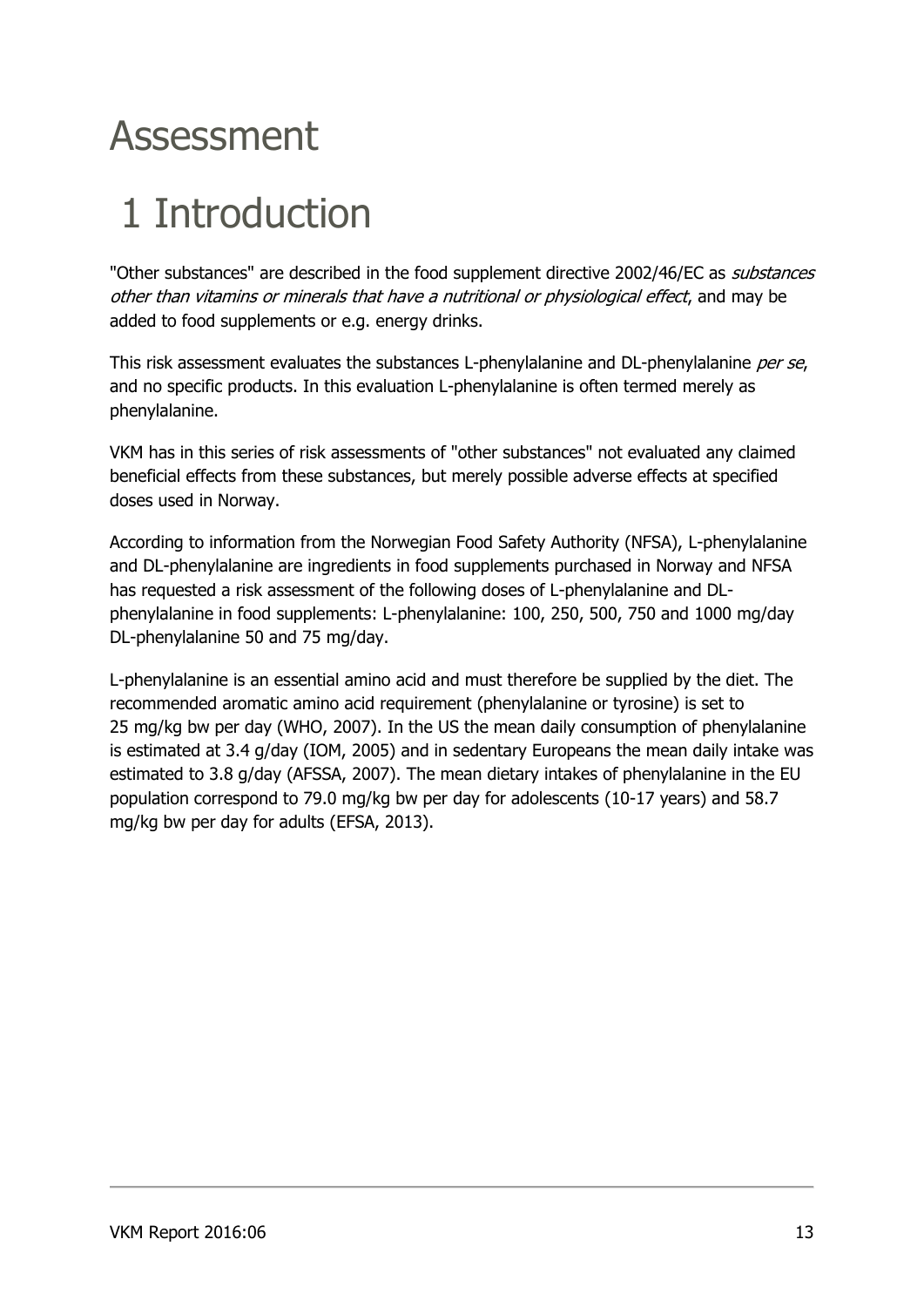## <span id="page-13-0"></span>2 Hazard identification and characterisation

### <span id="page-13-1"></span>**2.1 Literature**

In this risk assessment we have evaluated previous risk assessments of phenylalanine (Land DL-phenylalanine) and articles retrieved from a literature search.

#### <span id="page-13-2"></span>**2.1.1 Previous risk assessments**

Risks related to L-phenylalanine as an individual amino acid have previously been evaluated by (IOM, 2005), EFSA (2008), AESAN (2012) and as part of the food additive aspartame in an evaluation by EFSA (2013). DL-phenylalanine has been previously evaluated by JECFA and evaluated by EFSA (2008).

#### <span id="page-13-3"></span>**Dietary reference intakes, tolerable upper intake levels for individual amino acids, Institute of Medicine. USA, 2005**

The IOM (2005) assessment stated that there are major differences in phenylalanine metabolism between humans and rodents and that adverse effects were not observed following acute single oral doses of L-phenylalanine up to 10 g in 13 adult men. Several human studies with the sweetener aspartame, which is 56 percent by weight phenylalanine, have used doses of aspartame providing 2 to 200 mg/kg bw per day L-phenylalanine with no apparent adverse effects.

However, the data were insufficient to establish a dose-response relationship and derive a tolerable upper intake level (UL) in apparently healthy subjects. Special considerations were made regarding phenylketonuria (PKU) and the importance of early detection and restriction of dietary phenylalanine in order to avoid irreversible brain damage, growth retardation, and dermatological abnormalities, particularly during infancy and early childhood.

Maternal hyperphenylalaninemia due to deficient phenylalanine hydroxylation is a recognized human teratogen (IOM, 2005). Because phenylalanine is actively transported across the placenta, a pregnant woman with PKU exposes her developing fetus to potentially harmful levels of phenylalanine. High maternal plasma phenylalanine levels are associated with high incidence of mental retardation, microcephaly, intrauterine growth delay, and congenital heart malformations in the fetus. Based on this they concluded that careful maintenance of low plasma phenylalanine levels in the mother through dietary control, before conception and throughout pregnancy may prevent the teratogenic effects of phenylalanine (IOM, 2005).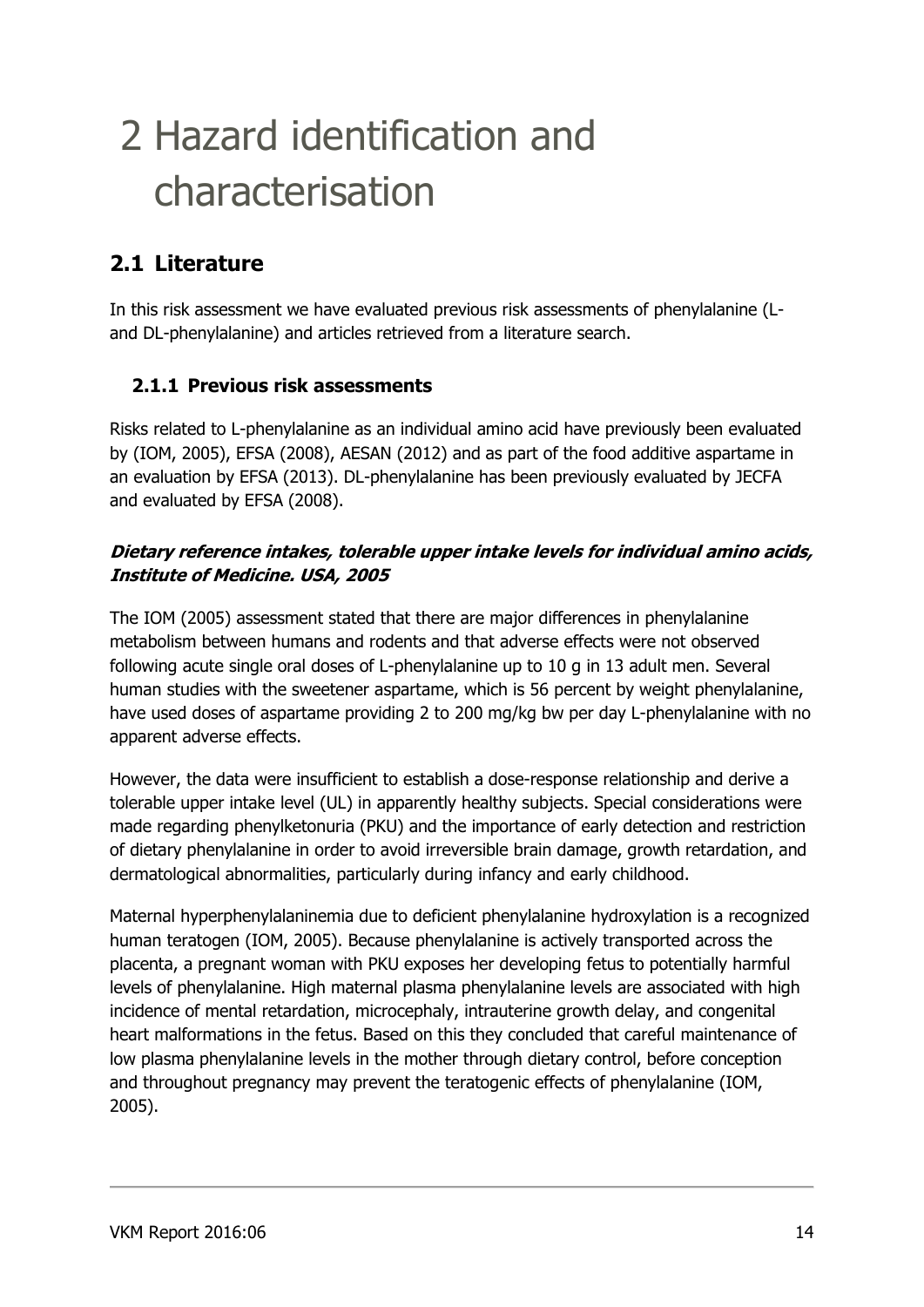#### <span id="page-14-0"></span>**Opinion on Flavouring Group Evaluation 79, Consideration of amino acids and related substances evaluated by JECFA (63 rd ) meeting. EFSA, 2008**

The EFSA Panel on Food Additives, Flavourings, Processing Aids and Materials in Contact with Food evaluated 19 amino acids including L-phenylalanine and DL-phenylalanine (EFSA, 2008) as flavouring substances. The EFSA panel noted that the intake of L-phenylalanine as a flavouring substance was not of safety concern at the estimated intake level as the human exposure through food is an order of magnitude higher than the anticipated levels of exposure as flavouring substance. For DL-phenylalanine the EFSA panel agreed with the JECFA conclusion that there was no safety concern at estimated levels of intake as flavouring substance. However, the estimated intake levels of L-phenylalanine and DL-phenylalanine as flavouring substances were 17 and 1.9 µg/capita/day, respectively.

#### <span id="page-14-1"></span>**Report of the Scientific Committee of the Spanish Agency for Food Safety and Nutrition (AESAN) on the use conditions for certain substances other than vitamins, minerals and plants in food supplements – 1. Spain, 2012**

The Scientific Committee of the Spanish Agency for Food Safety and Nutrition (AESAN) pointed out that a significant number of studies carried out prior to the 1980s concluded that increases in the intake of L-phenylalanine (diets enriched with 3-7% L-phenylalanine) implied an increase in the circulating levels of L-tyrosine (AESAN, 2012). Therefore, the toxic effects of L-phenylalanine were linked to those of L-tyrosine (Benevenga and Steele, 1984; Harper et al., 1970). Based on animal and human studies and the protein reference intake recommended by the WHO for the adult population (WHO, 2007), AESAN concluded that a maximum daily amount of 1900 mg for the sum of L-tyrosine and L-phenylalanine is acceptable from the safety point of view for use as a food supplement.

#### <span id="page-14-2"></span>**Opinion on the re-evaluation of aspartame (E 951) as a food additive. EFSA, 2013**

The EU Commission asked the EFSA to re-evaluate the safety of food additives already permitted in the EU before 2009 and to issue scientific opinions on these additives, taking especially into account the priorities, procedures and deadlines that are enshrined in the Regulation (EU) No 257/2010 of 25 March 2010 setting up a program for the re-evaluation of approved food additives in accordance with the Regulation (EC) No 1333/2008 of the European Parliament and of the Council on food additives.

This evaluation points out that aspartame is rapidly and completely hydrolysed in the gastrointestinal tract to phenylalanine, aspartic acid and methanol. Phenylalanine at high plasma levels is known to cause developmental toxicity in humans. The EFSA Panel on Food Additives and Nutrient Sources added to Food concluded that human data on developmental toxicity were more appropriate for the risk assessment. Concentration-response modelling was used to determine the effects of aspartame administration on plasma phenylalanine using human data after phenylalanine administration to normal, PKU heterozygote or PKU homozygote individuals.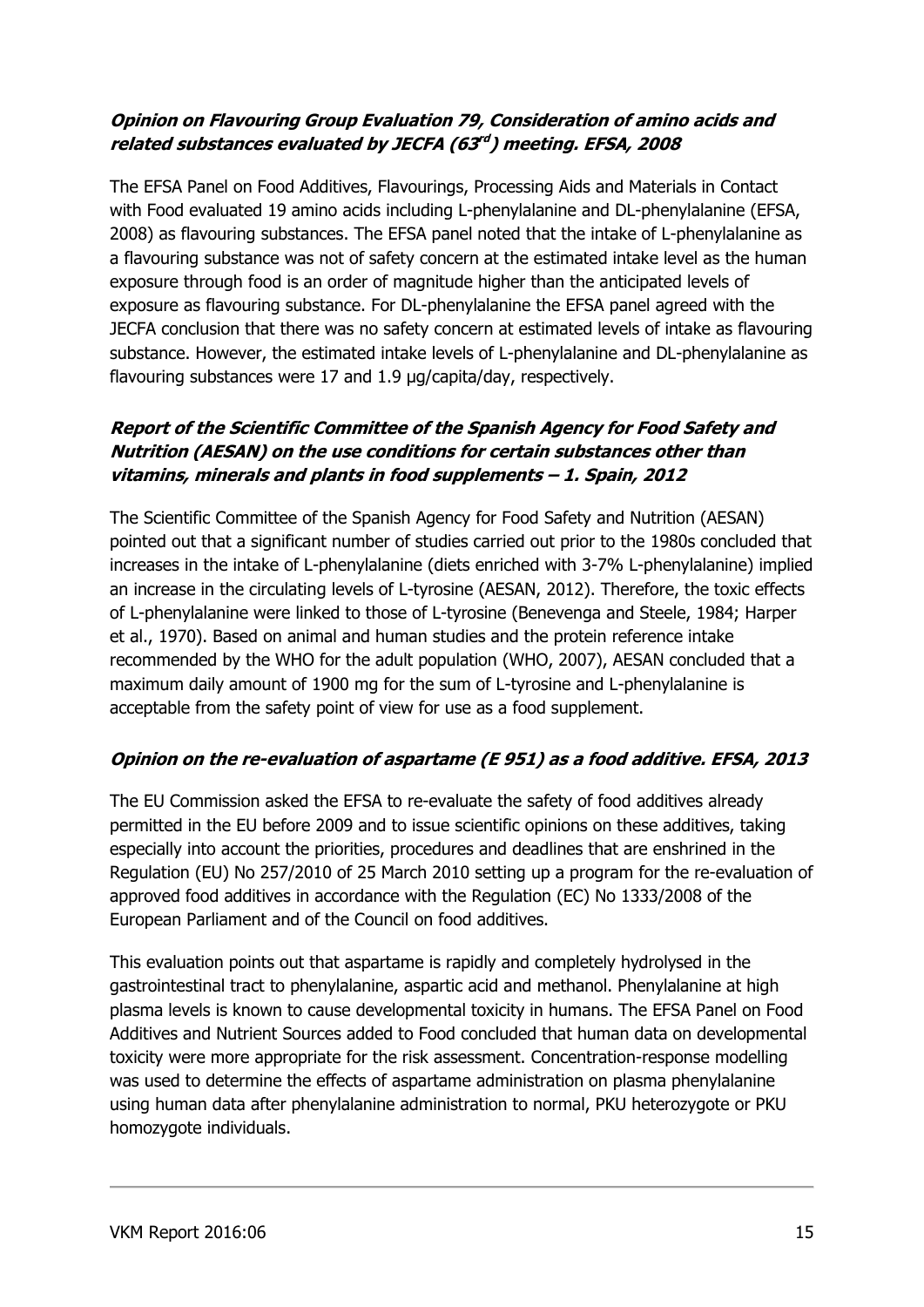In healthy and PKU heterozygotes, aspartame intakes up to the ADI of 40 mg/kg bw per day (equivalent to 22.4 mg/kg bw per day phenylalanine) in addition to dietary phenylalanine, would not lead to peak plasma phenylalanine concentrations above the current clinical guideline (360  $\mu$ M) for the prevention of adverse effects in fetuses (EFSA, 2013).

<span id="page-15-0"></span>This ADI is not applicable to PKU patients.

#### **2.1.2 Literature search**

Literature searches were performed in MEDLINE and EMBASE in order to retrieve publications on adverse effects caused by phenylalanine. These databases were chosen to ensure comprehensive study retrieval. The literature search was performed 6 July 2015. Both human and animal studies were included in the search, and the search was limited back in time to 2005 when the report on tolerable upper levels for amino acids was published (IOM, 2005). The strategy for the search is included in Appendix 1.

#### <span id="page-15-1"></span>**2.1.2.1 Publication selection and data extraction**

The literature search identified 384 articles. In the primary screening titles and abstracts of all unique publications retrieved were independently screened against the inclusion criteria checklist.

Inclusion criteria checklist:

- An adverse effect/adverse effects in relation to the substance alone is addressed
- Route of exposure for humans  $=$  oral
- Route of exposure for animals = oral, in addition, subcutaneous exposure is included if the toxicokinetic is equal as by oral exposure
- Human studies are performed in apparently healthy individuals or patient groups assumed to have normal phenylalanine absorption and metabolism.
- Animal model studies address adverse effects relevant to human health

The inclusion criteria checklist was developed by members of the Panel on Food Additives, Flavourings, Processing Aids, Materials in Contact with Food and Cosmetics and the Panel on Nutrition, Dietetic Products, Novel Food and Allergy. Articles that did not appear to meet the inclusion criteria were excluded from further analysis. In situations where it was unclear whether the publication was of relevance to the risk assessment, it was retained for further screening. The primary screening was performed independently by two persons.

The full text of articles that passed the primary screening was retrieved for secondary screening. In this screening, the full text articles were reviewed and compared against the inclusion criteria checklist. The secondary screening was performed by the author of this opinion and in the secondary screening none of the articles fulfilled the inclusion criteria and they were excluded. However, one risk-assessment on aspartame (EFSA, 2013) was identified in a manual search and included in the results in this report (see Figure 2.1.2.1-1).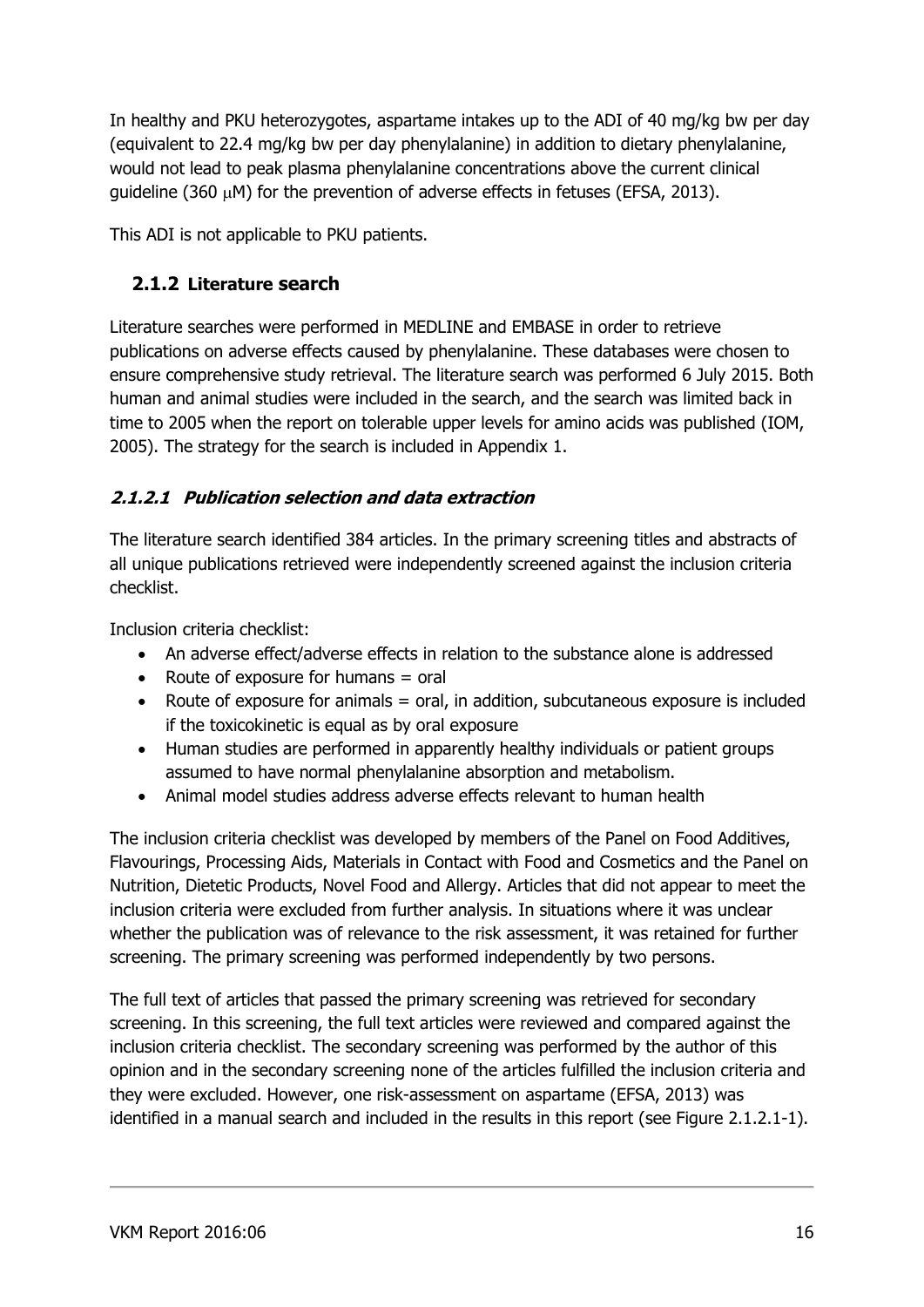

Figure 2.1.2.1-1: Flowchart for publication selection for phenylalanine literature search.

### <span id="page-16-0"></span>**2.2 General information**

There are two forms of phenylalanine: L-phenylalanine and the synthetic stereoisomer Dphenylalanine. DL is a mixture of D- and L-phenylalanine resulting from bacterial or chemical synthesis of the amino acid. The mix is termed DL-phenylalanine.

#### <span id="page-16-1"></span>**2.2.1 Chemistry**

L-phenylalanine (2-amino-3-phenylpropanoic acid) is an essential  $\alpha$ -amino acid with a benzene ring and the chemical formula  $C_9H_{11}NO_2$ . The CAS number is 63-91-2 and the EFSA flavouring number is 17.018.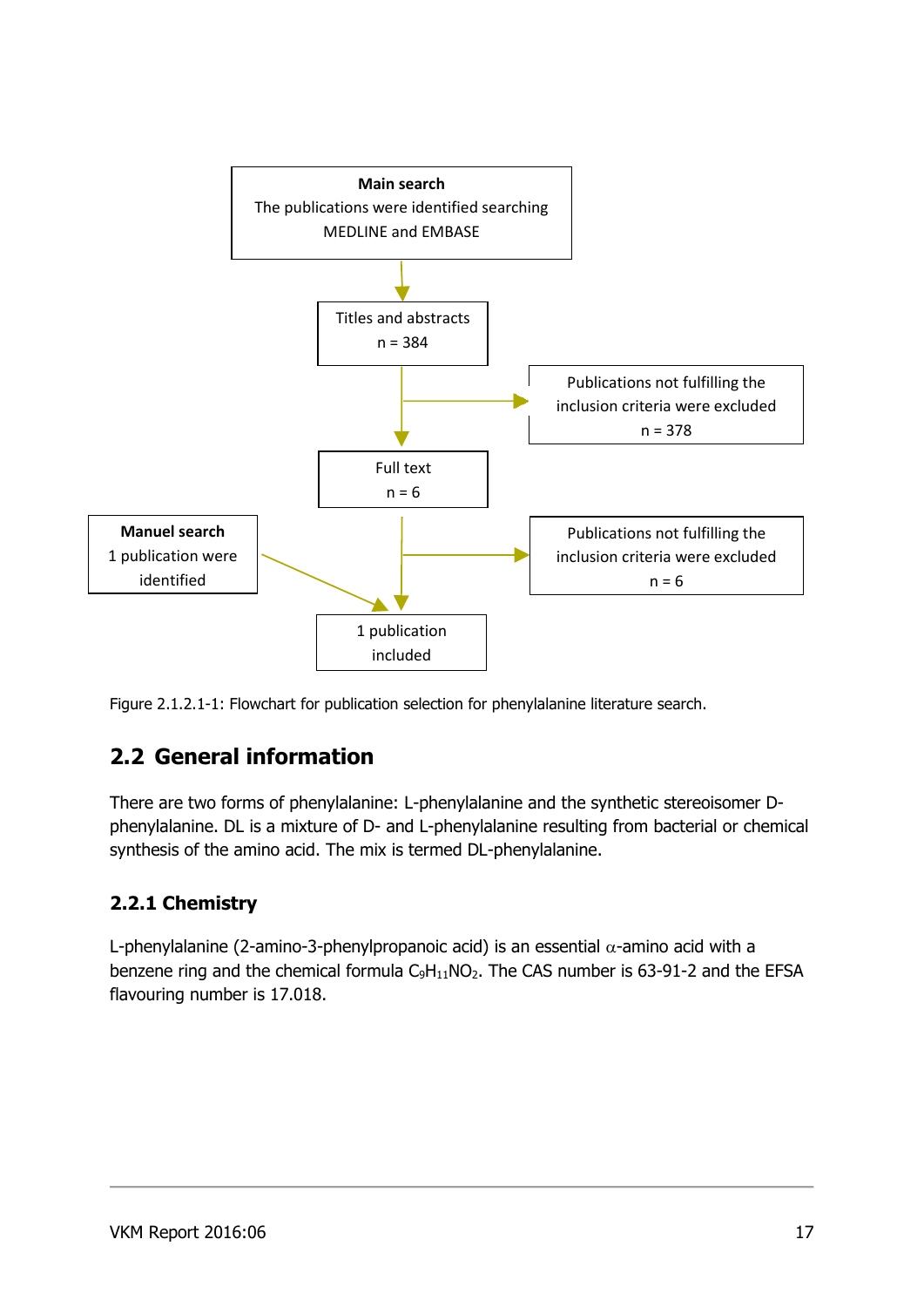

Figure 2.2.1-1: Structural formula for L-phenylalanine.

D-phenylalanine is the stereoisomer of L-phenylalanine, but the biological functions remain unclear. The CAS number is 673-06-3.



Figure 2.2.1-2: Structural formula for D-phenylalanine.

DL-phenylalanine is a mixture of L-phenylalanine and D-phenylalanine. The CAS number is 150-30-1 and the EFSA flavouring number is 17.017.

#### <span id="page-17-0"></span>**2.2.1 Occurrence**

In the normal diet, the amino acids are ingested as components of food proteins and not as free amino acids. L-phenylalanine is present in protein rich food such as milk, meat, fish, eggs and cheese. In addition, L- and DL-phenylalanine are available in food supplements. Lphenylalanine is utilised in the manufacture of food and drink products and is sold as a food supplement. Additionally, L-phenylalanine is part of the sweetener aspartame, a dipeptide of L-phenylalanine methyl ester and L-aspartic acid.

In contrast to L-phenylalanine and DL-phenylalanine, D-phenylalanine is not an approved flavouring substance in EU. DL-phenylalanine is sold as a food supplement.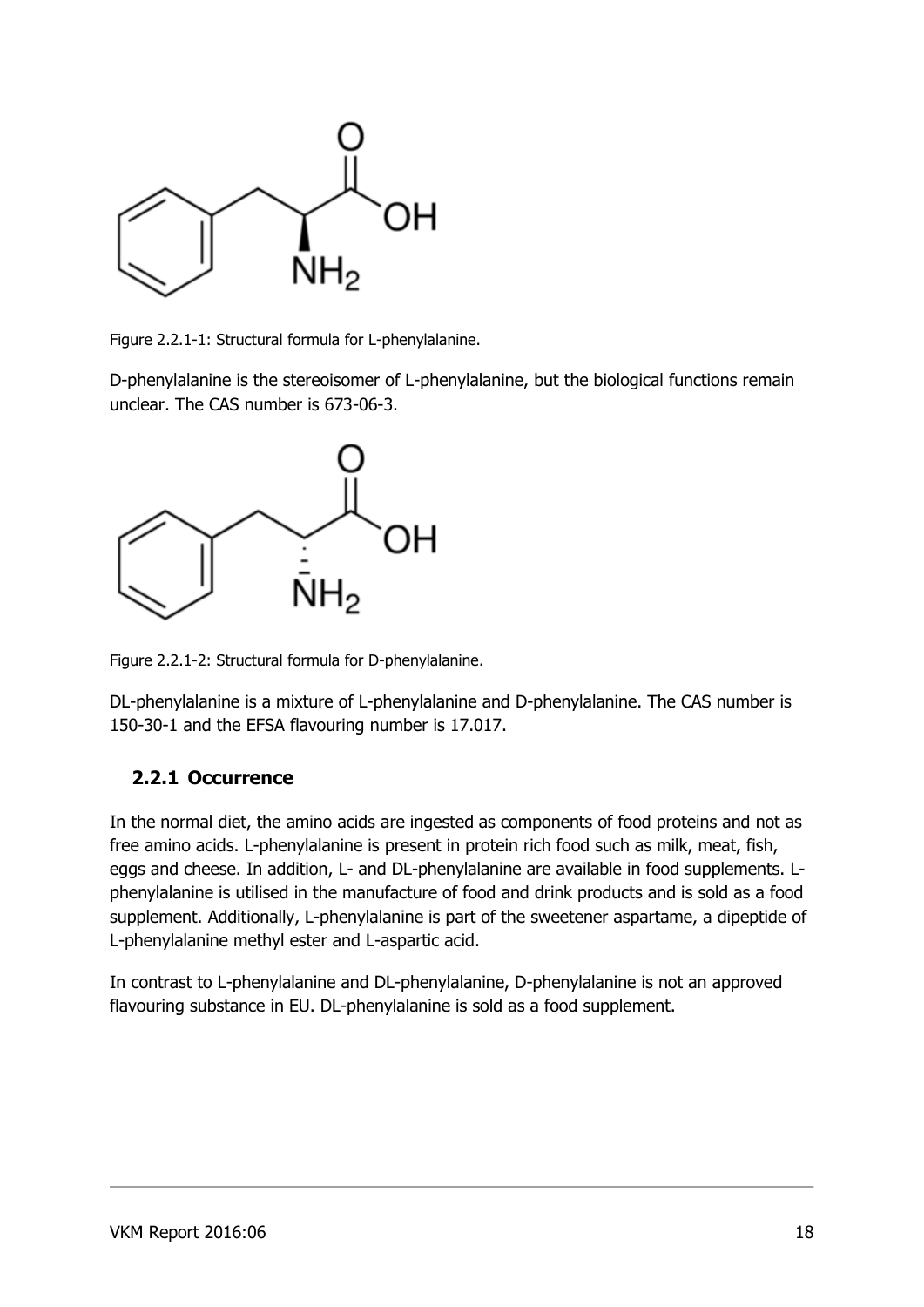### <span id="page-18-1"></span><span id="page-18-0"></span>**2.3 Absorption, distribution, metabolism and excretion**

#### **2.3.1 In humans**

L-phenylalanine is an essential amino acid required for protein synthesis and has both glycogenic and ketogenic properties. It is the precursor of the amino acid tyrosine.

Free  $\alpha$ -amino acids, whether ingested as such in the form of food supplements or released after the digestion of proteins by proteolytic enzymes, are absorbed as free amino acids or in small peptides primarily through the intestinal mucosa and enter the portal blood. Once absorbed, a variety of carrier systems transport  $\alpha$ -amino acids into cells (Kilberg, 1982). These amino-acid carriers are mostly sodium ion-dependent systems that are specific to a particular class of  $\alpha$ -amino acids (e.g. neutral amino acids with short side-chains, neutral amino acids with branched or aromatic side-chains, basic amino acids, and dicarboxylic amino acids). The carrier systems are adaptive and under hormonal regulatory control. Although small amounts of di-, tri-, and polypeptides may be absorbed by a transport system involving membrane-bound  $\gamma$ -glutamyl transferase, most amino acids enter the cells unchanged (Nelson and Cox, 2000). After absorption,  $\alpha$ -amino acids are used in protein synthesis or rapidly metabolised to intermediates in the citric acid cycle, as evidenced by the presence of only trace amounts of  $\alpha$ -amino acids in the plasma. The excretion of  $\alpha$ -amino acids is regulated by renal tubular reabsorption, in which the proximal tubules conserve  $\alpha$ amino acids. The daily excretion of  $\alpha$ -amino acids in the urine amounts to only 20– 150 mg/day in humans (Tietz, 1986). Minimal loss of  $\alpha$ -amino acids occurs in the urine and faeces.

The extent of racemisation of L-amino acid residues to D-isomers in food proteins increases with pH, time, and temperature. The nutritional utilisation of different D-amino acids varies widely, both in animals and humans. In addition, some D-amino acids may be deleterious. The antimetabolic effect of D-tyrosine can be minimised by increasing the L-phenylalanine content of the diet (Friedman, 1991).

Under normal conditions,  $\alpha$ -amino acids that are not required for de novo protein synthesis undergo catabolism primarily in the liver, with the exception of the branched amino acids, which undergo degradation in muscle, adipose, kidney and brain tissues. There is no storage of amino acids in humans. The amino acids undergo a process called oxidative deamination in which most amino acids are transformed to  $\alpha$ -ketoacids and NH4<sup>+</sup>. The  $\alpha$ -ketoacids are completely oxidised to  $CO<sub>2</sub>$  and water or provide three or four carbon units that are converted via gluconeogenesis to yield glucose, or via ketogenesis to yield ketone bodies (Nelson and Cox, 2000). The amino groups resulting from transamination of most of the amino acids are transferred by transaminases to  $\alpha$ -ketoglutarate to form L-glutamate in the cytosol of hepatocytes. L-glutamate then undergoes deamination in the mitochondria yielding NH<sub>4</sub><sup>+</sup> and  $\alpha$ -ketoglutarate via L-glutamate dehydrogenase. The ammonium ion is either used in other metabolic pathways or converted in the liver to urea for excretion via the kidneys.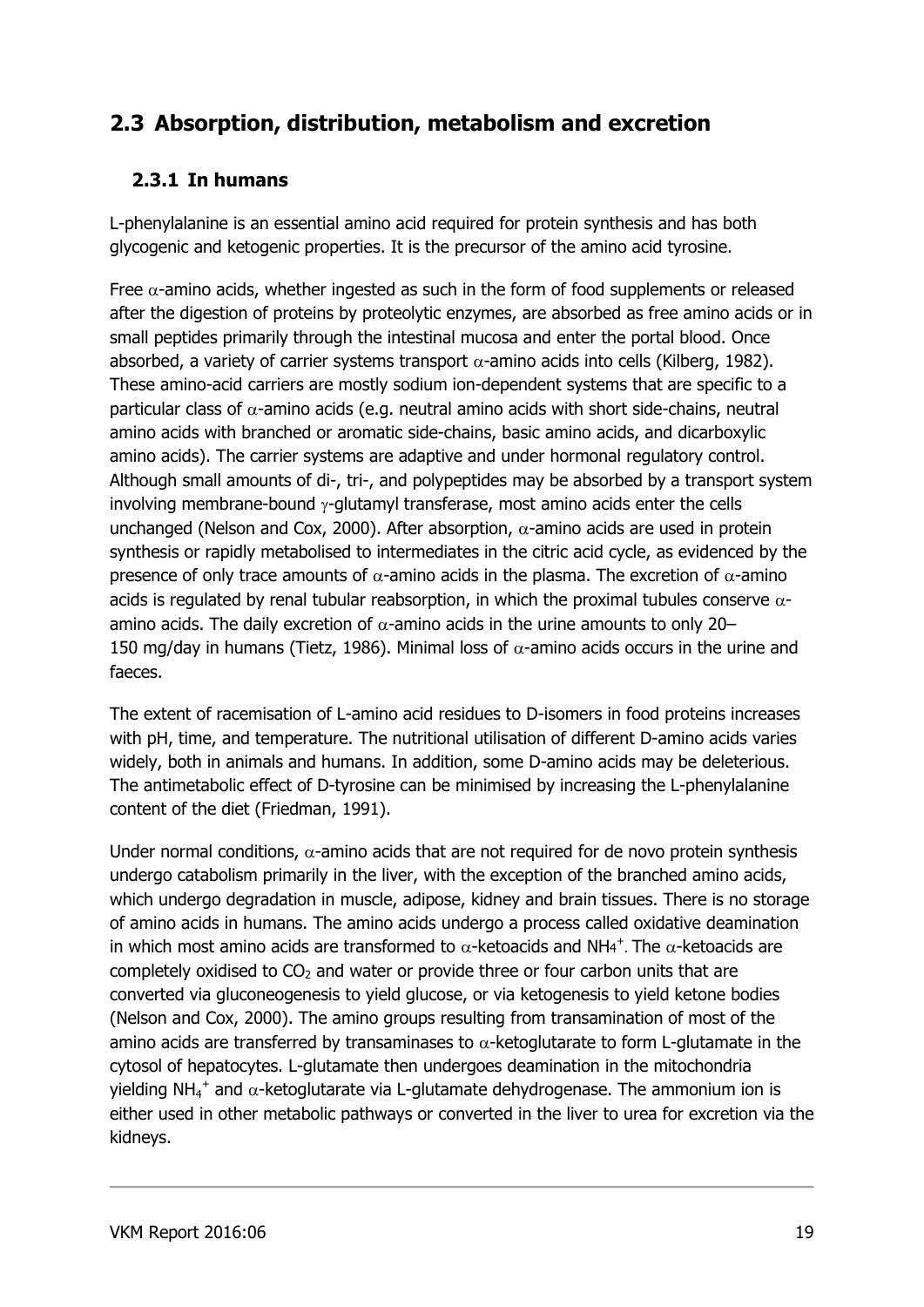Phenylalanine hydroxylase (PAH) catalyses the stereospecific hydroxylation of Lphenylalanine to tyrosine whereas a phenylalanine transaminase yields phenylpyruvate (Figure 2.3.1.).



**Fig. 2.3.1-1**: Phenylalanine metabolism. 1) Phenylalanine hydroxylase and 2) phenylalanine transaminase (from Kaufman (1999)).

PKU is an autosomal recessive disease characterised by a lack of hepatic phenylalanine hydroxylase activity. Untreated PKU may result in growth failure, seizures and intellectual impairment caused by the accumulation of L-phenylalanine and its byproducts (for an overview see EFSA (2013). Blood phenylalanine levels above 1200 µM, i.e. 20 times above normal levels (50-60 µM), is associated with PKU. If not treated by a low L-phenylalanine diet from early infancy it will lead to postnatal brain damage and mental retardation (Scriver et al., 1989). Mutations in the PAH gene may vary and heterozygotes have a slower, but adequate metabolism and clearance (Stegink et al., 1980). In Norway PKU heterozygotes are considered healthy (Rina Lilje, at the PKU unit at Oslo University Hospital-Rikshospitalet, Norway, personal communication).

No studies on DL-phenylalanine evaluating adverse effects were identified.

#### <span id="page-19-0"></span>**2.3.2 Animal studies**

IOM (2005) points out that because of major species differences in phenylalanine metabolism between humans and rodents (Clarke and Bier, 1982; Moldawer et al., 1983),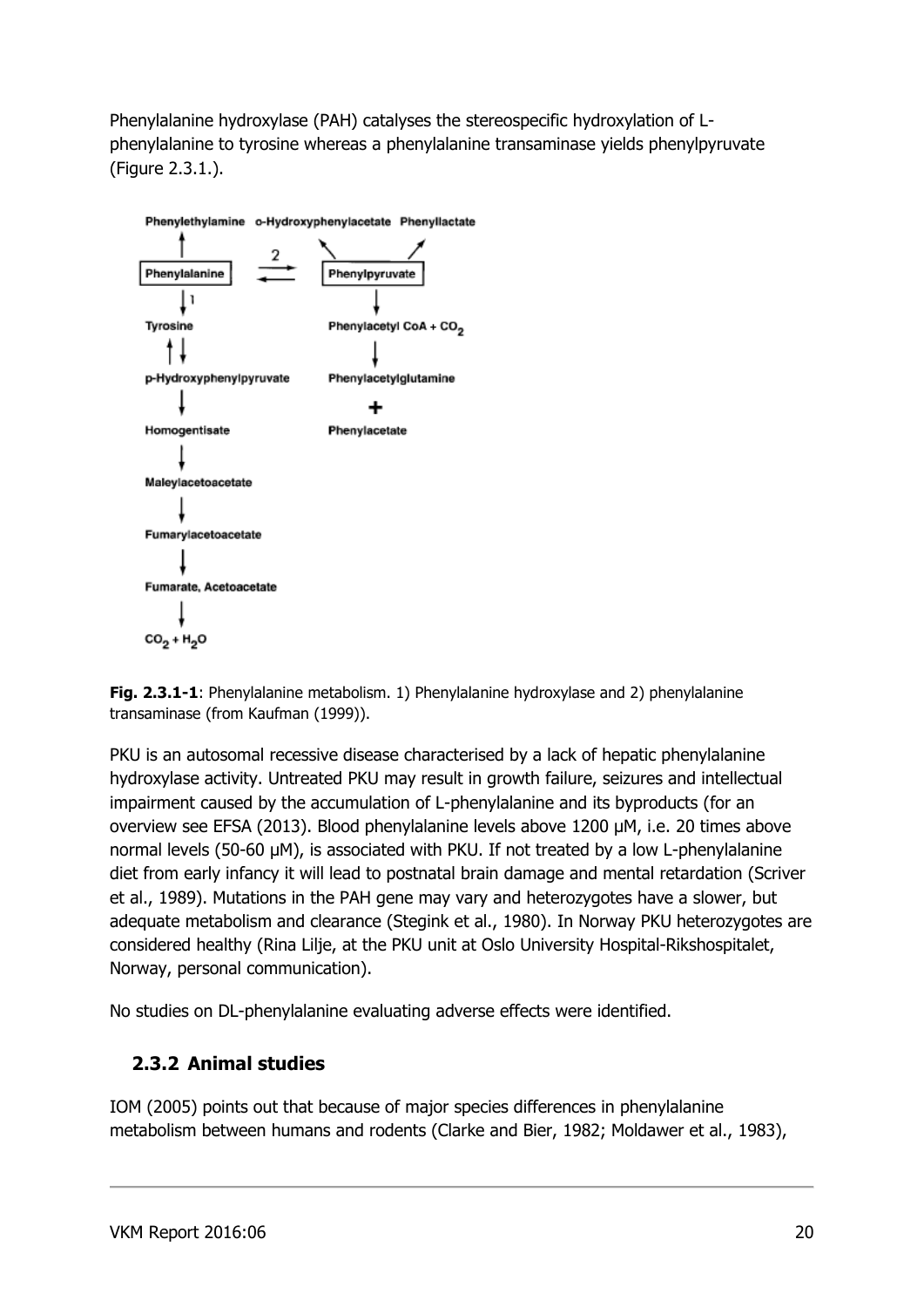studies in which high doses of L-phenylalanine were fed to rodents could not be utilised in developing a UL for L-phenylalanine. There is one study indicating that high concentrations of L-phenylalanine (3 g/kg bw per day) fed to monkeys from a few days after birth until 2 or 3 years of age can produce irreversible brain damage (Waisman and Harlow, 1965). However, this study did not provide any dose–response data.

JECFA (2006) discussed a limited number of toxicity studies in young Wistar rats given water containing 7% L-phenylalanine by gavage from postnatal days 1 to 21. At day 21, they were placed on a solid diet supplemented with 7% L-phenylalanine for 7 days. This dietary level corresponds to an average daily intake of L-phenylalanine of approximately 7000 mg/kg bw. There were no concurrent controls in this study. A high rate of mortality was reported and the rats demonstrated signs of toxicity which included lesions of the eyes, swollen toes and some toe atrophy, as well as difficulty in urinating. Necropsy revealed swelling of the bladder and obstruction of the urethra in the more severe cases (number unspecified). The urine contained small white crystals, which were identified as primarily tyrosine, a metabolite of phenylalanine (Dolan and Godin, 1966).

### <span id="page-20-1"></span><span id="page-20-0"></span>**2.4 Toxicological data/Adverse effects**

#### **2.4.1 Human studies**

In 2005 IOM concluded that data were not available on the effects of chronic ingestion of supplemental phenylalanine by apparently healthy adults. Adverse effects were not evident following acute single oral doses of L-phenylalanine as high as 10 g in 13 adult men (Ryan-Harshman et al., 1987).

Most of the literature on the consumption of large doses of L–phenylalanine consists of studies on the effects of large doses of the artificial sweetener aspartame, which is 56 percent by weight L-phenylalanine. In adults given oral doses of aspartame ranging from 4 to 200 mg/kg bw per day (2 to 100 mg/kg bw per day of L-phenylalanine), dose-related increases in plasma phenylalanine were observed (Filer and Stegink, 1988). Ingestion of single doses up to 60 mg/kg bw per day aspartame (30 mg/kg bw per day of Lphenylalanine) by normal weight adults had no effect on behavior or cognitive performance (Lieberman et al., 1988; Stokes et al., 1991). The data on the adverse effects of Lphenylalanine intake from supplements were not available for a dose-response assessment and derivation of a UL in apparently healthy humans (IOM, 2005). No information was provided regarding DL-phenylalanine.

Mutations in the PAH gene may vary and heterozygotes have a slower (approximately 50 percent), but adequate metabolism and clearance (Bremer and Neumann, 1966; Stegink et al., 1980; Woolf et al., 1967). A temporary plasma concentration above 360  $\mu$ M (6 mg per dL) is unlikely to cause adverse effects in healthy and PKU heterozygote individuals. The EFSA (2013) report on aspartame concluded that in normal and PKU heterozygotes, aspartame intakes up to the ADI of 40 mg/kg bw per day (i.e. 22.4 mg phenylalanine/kg bw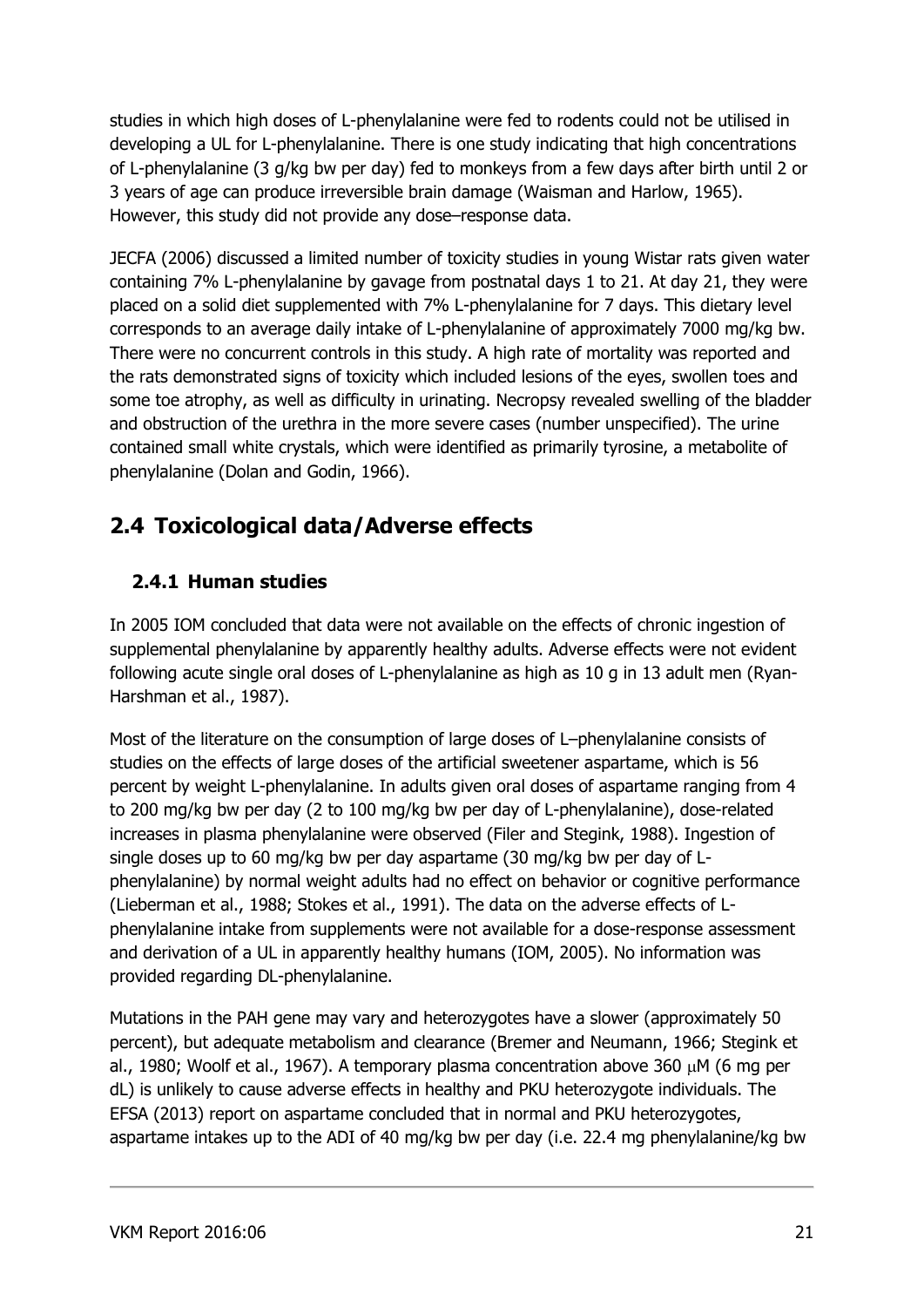per day), in addition to dietary phenylalanine, would not lead to peak plasma phenylalanine concentrations above the current clinical guideline (360  $\mu$ M/6 mg per dL) for the prevention of adverse effects in fetuses.

#### <span id="page-21-0"></span>**2.4.1.1 Interactions**

No information concerning interactions between phenylalanine and other nutrients, drugs or any other substance were identified in the studies reviewed in this risk assessment. The absence of information in the selected literature does not document an absence of interactions.

#### <span id="page-21-1"></span>**2.4.1.2 Allergic sensitisation (including adjuvant effects)**

There was no information concerning allergic sensitisation or allergy adjuvant effects in the literature reviewed in the present risk assessment. The absence of information in the selected literature does not document an absence of allergic sensitisation or allergy adjuvant effects. Mode of action for adverse effects

#### <span id="page-21-2"></span>**2.4.2 Vulnerable groups**

As described in IOM (2005) PKU is a genetic disorder that impairs phenylalanine hydroxylase (PAH) activity. Impaired PAH activity allows phenylalanine or its catabolic byproducts to accumulate above normal levels in the plasma during critical periods of brain development. Persistently elevated levels of L-phenylalanine in the plasma before and during infancy and childhood can result in irreversible brain damage, growth retardation, and dermatologic abnormalities if dietary phenylalanine is not restricted within one month after birth and continued at least through childhood and adolescence (Scriver et al., 1989).

Restriction of phenylalanine intake throughout life in PKU patients is necessary to keep plasma phenylalanine levels low and to promote normal growth and brain development (Scriver et al., 1989). A pregnant woman with PKU exposes her developing fetus to potentially harmful levels of phenylalanine. High maternal plasma phenylalanine levels are associated with high incidence of mental retardation, microcephaly, intrauterine growth delay, and congenital heart malformations in the fetus (Scriver et al., 1989). Careful maintenance of plasma phenylalanine levels in the mother through dietary control, before conception and throughout her pregnancy, may prevent the teratogenic effects of phenylalanine.

PKU diets consist mainly of low-protein natural foods (vegetables, fruits and some cereals) that are modest in L-phenylalanine (Giovannini et al., 2012). The aim of the dietary treatment is to avoid acute and chronic increased concentrations of L-phenylalanine in plasma and consequently in cerebral tissue, responsible for an important worsening of the neuronal performance and behaviour in PKU patients. High levels of plasma L-phenylalanine during infancy and childhood lead to severe, permanent brain damage, but the exact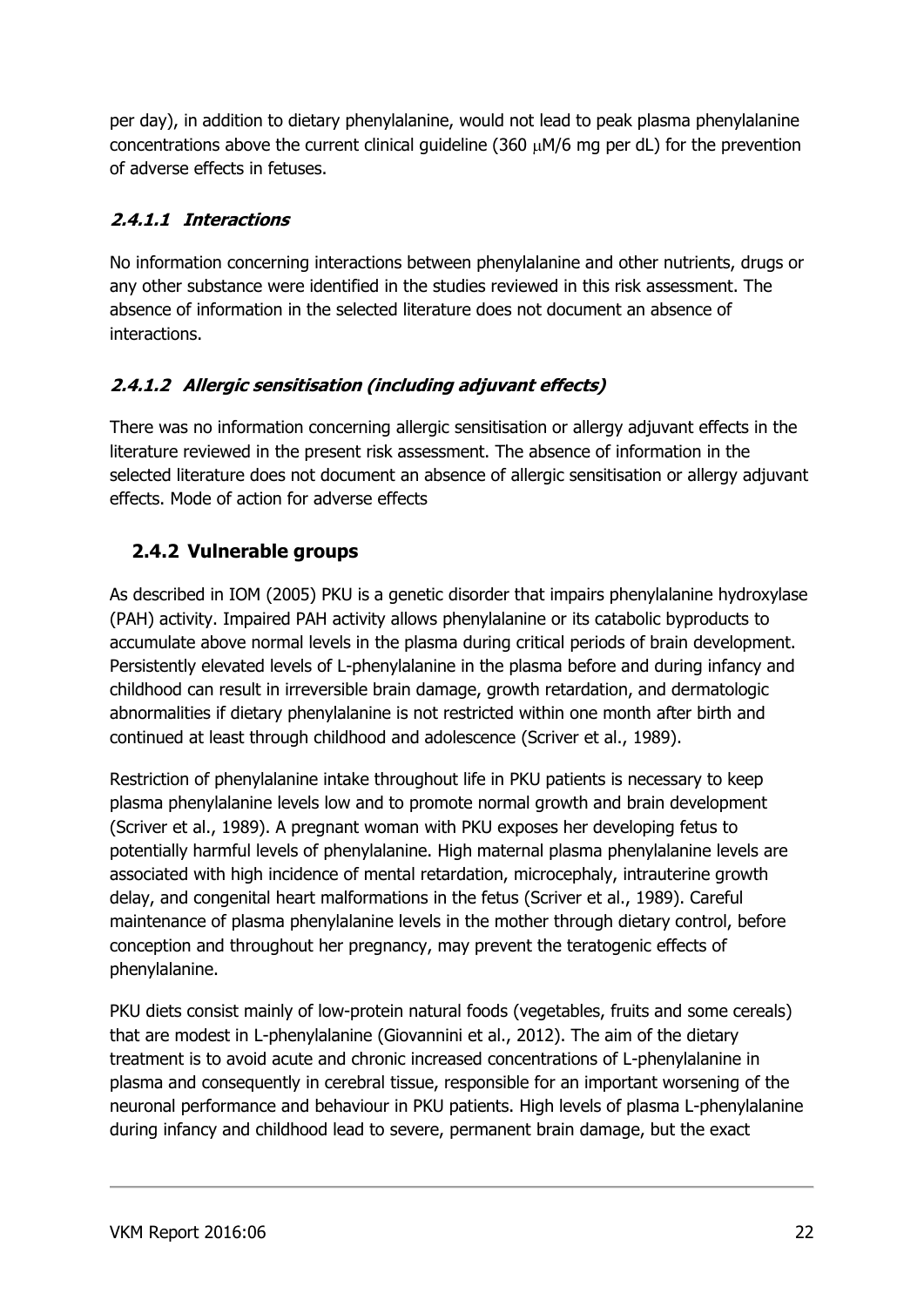mechanism of the effects on neuronal function is not understood. According to the US National Institutes of Health (NIH) Consensus Statement on phenylketonuria, it is assumed that levels in excess of dietary requirement for this essential amino acid but below 10 mg/dL (600 μM) do not lead to brain damage (NIH, 2000).

The reference values for plasma L-phenylalanine concentration recommended by NIH (2000) are L-phenylalanine levels between 120-360 μM (2–6 mg/dL) during pregnancy and for neonates through 12 years of age, and L-phenylalanine levels between 120-600 μM (2–10 mg/dL ) after 12 years of age. EFSA (2013) recommended that L-phenylalanine levels between 120 and 360 μM are achieved at least 3 months before conception and that metabolic control should be achieved as soon as possible.

### <span id="page-22-0"></span>**2.5 Summary of hazard identification and characterisation**

No data on adverse health effects after chronic ingestion of supplemental phenylalanine in apparently healthy subjects are available and no UL could be established. However, patients with PKU, a genetic disorder that impairs phenylalanine hydroxylase (PAH) must keep plasma levels of phenylalanine low in order to maintain normal growth and brain development.

In the recent re-evaluation of aspartame as a food additive it was concluded that the ADI of 40 mg/kg bw per day was maintained and it was based on that elevated plasma levels of phenylalanine in pregnant women leads to developmental toxicity in their children. The sweetener aspartame contains phenylalanine. Taking the molecular weight of phenylalanine into account, the factor for aspartame exposure to phenylalanine exposure is 56%. The ADI of 40 mg aspartame/kg bw per day provides 22.4 mg phenylalanine/kg bw per day representing the value of comparison in this risk assessment. Although an ADI is used for food additives and not for supplements, the lack of an UL and the fact that the ADI of aspartame was set due to developmental toxicity from elevated plasma phenylalanine exposure in pregnant women VKM will use 22.4 mg/kg bw per day as value for comparison in the risk characterisation of L-phenylalanine.

No value for comparison for DL-phenylalanine could be set.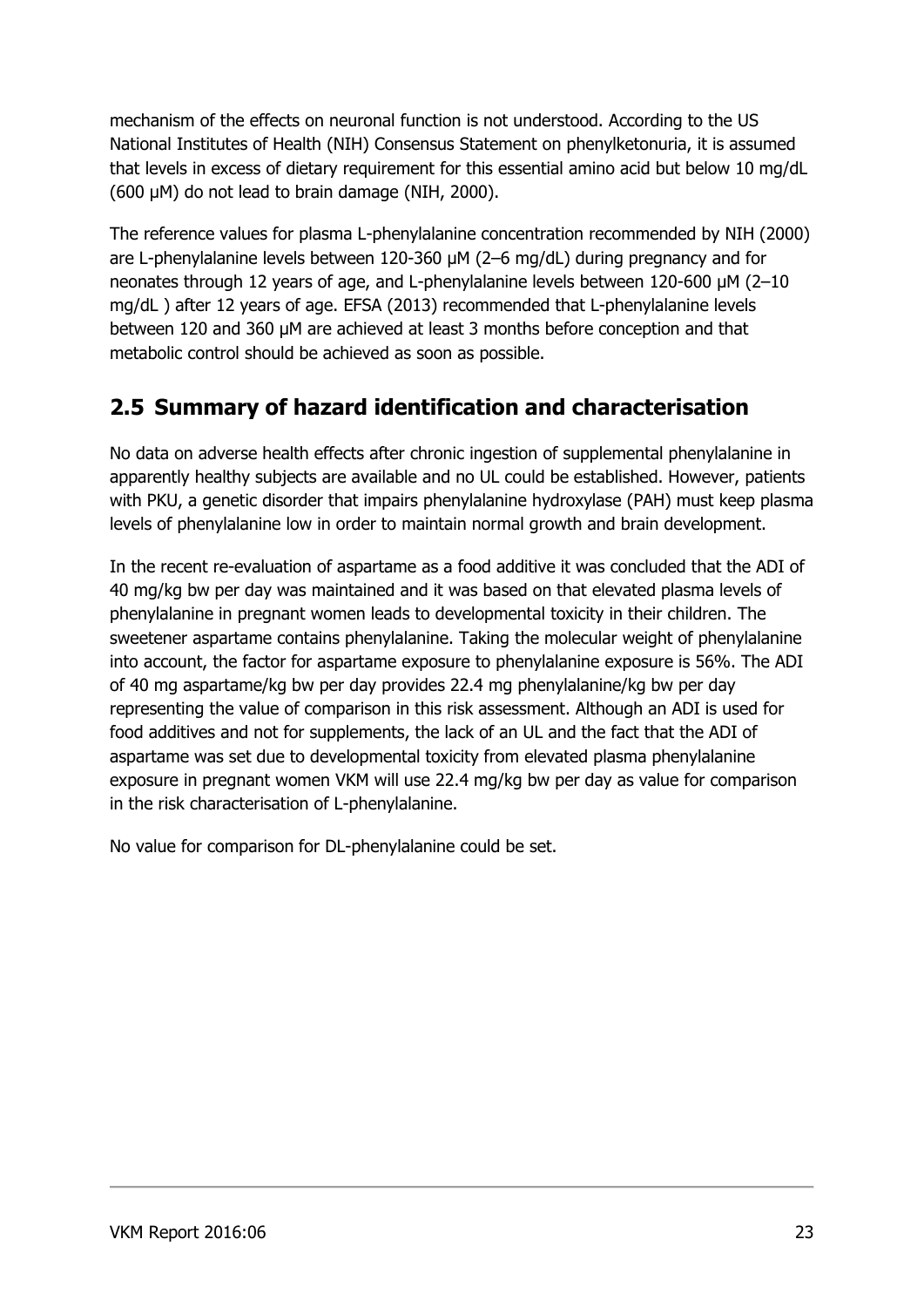# <span id="page-23-0"></span>3 Exposure / Intake

Exposure of L-phenylalanine and DL-phenylalanine was estimated from the intake of food supplements. For food supplements, the intake of L-phenylalanine and DL-phenylalanine was estimated for the age groups 10-14 years, 14-18 years and adults ( $\geq$ 18 years).

### <span id="page-23-1"></span>**3.1 Food supplements**

The Norwegian Food Safety Authority has requested a risk assessment of 100, 250, 500, 750 and 1000 mg/day L-phenylalanine and 50 and 75 mg/day DL-phenylalanine in food supplements for children 10 years and above, adolescents and adults. The default body weights (bw) for age groups determined by the EFSA were used: 10 to <14 years=43.4 kg, 14 to <18 years=61.3 kg, and adults=70 kg. The intakes per kg bw are given in Tables 3.1-1 and 3.1-2).

| <b>Groups</b>                   | <b>Daily</b><br>doses, mg         | <b>Body weight</b> | Exposures (mg/kg bw per day) |
|---------------------------------|-----------------------------------|--------------------|------------------------------|
| Children (10 to <14years)       | 100, 250,<br>500, 750 and<br>1000 | 43.4               | 2, 6, 12, 17 and 23          |
| Adolescent (14 to <18<br>years) | 100, 250,<br>500, 750 and<br>1000 | 61.3               | 2, 4, 8, 12 and 16           |
| Adults ( $\geq$ 18 years)       | 100, 250,<br>500, 750 and<br>1000 | 70.0               | 1, 4, 7, 11 and 14           |

**Table 3.1-1:** Estimated exposure of L-phenylalanine from specified doses in food supplements in children, adolescents and adults.

**Table 3.1-1:** Estimated exposure of DL-phenylalanine from specified doses in food supplements in children, adolescents and adults.

| <b>Groups</b>             | <b>Daily</b><br>doses, mg | <b>Body weight</b> | Exposures (mg/kg bw per day) |
|---------------------------|---------------------------|--------------------|------------------------------|
| Children (10 to <14years) | 50 and 75                 | 43.4               | 1 and $2$                    |
| Adolescent (14 to <18     | 50 and 75                 | 61.3               | $0.8$ and $1$                |
| years)                    |                           |                    |                              |
| Adults ( $\geq$ 18 years) | 50 and 75                 | 70.0               | $0.7$ and $1$                |

### <span id="page-23-2"></span>**3.2 Other sources**

Dietary sources of phenylalanine are foods rich in protein (meat, fish, eggs, bread, dairy products, nuts, and seeds) and foods and drinks containing aspartame, flour, soya, beer or cream liqueurs.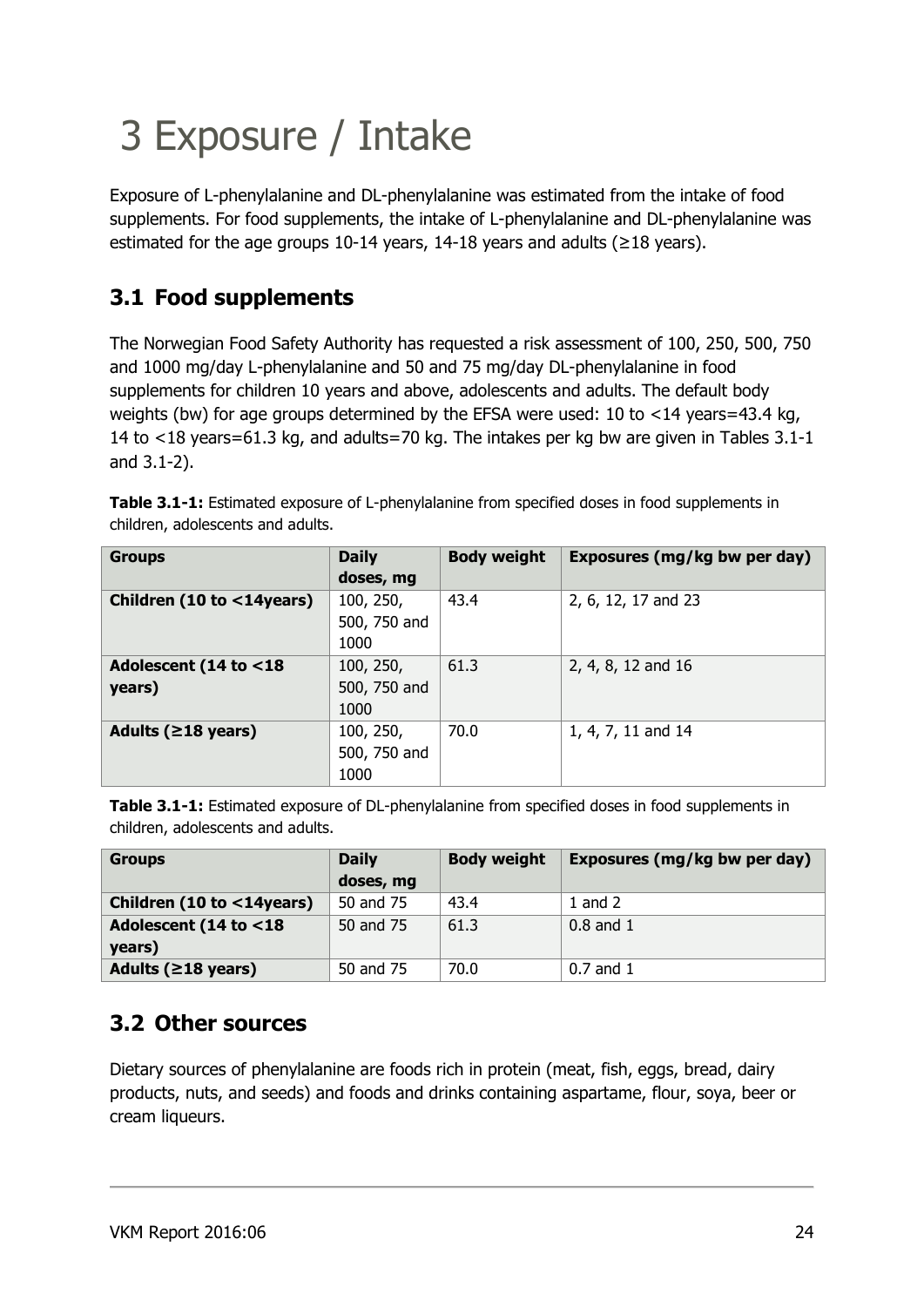The mean dietary intakes of phenylalanine in the EU population range from 0.9 g/day (corresponding to 93.0 mg/kg bw per day for toddlers) up to 4.1 g/day (corresponding to 58.7 mg/kg bw per day for adults). In adolescents (10-17 years) the intake of dietary phenylalanine corresponded to 79 mg/kg bw per day (EFSA, 2013). An additional intake of up to 22.4 mg L-phenylalanine/kg bw per day from the sweetener aspartame is unlikely to cause adverse health effects (EFSA, 2013).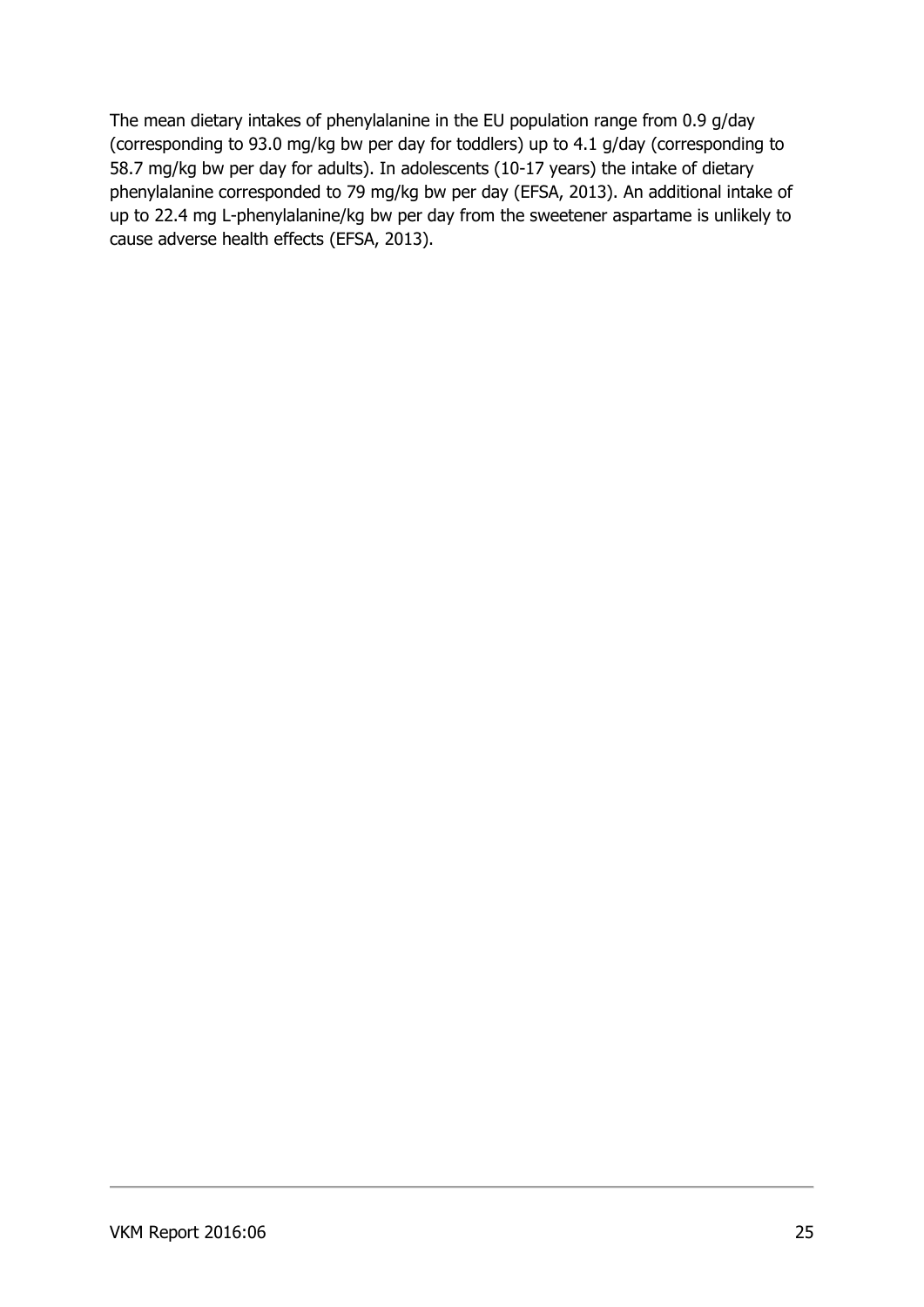## <span id="page-25-0"></span>4 Risk characterisation

The specified doses received from NFSA are L-phenylalanine: 100, 250, 500, 750 and 1000 mg/day and DL-phenylalanine: 50 and 75 mg/day in food supplements, and the exposure for adults, adolescents and children at or above 10 years are given in chapter 3.

The value for comparison used in this risk characterisation of L-phenylalanine is 22.4 mg/kg bw per day. This is based on the EFSA (2013) opinion for aspartame.

This value is not applicable for patients with PKU.

The literature search did not provide information on adverse health effects related to intake of L-phenylalanine and no information related to DL-phenylalanine.

No risk characterisation can be made for DL-phenylalanine.

No studies with L-phenylalanine in children were found. However, there are no data indicating that children and adolescent are more vulnerable than adults for phenylalanine. No tolerance level is set for phenylalanine specifically for children or adolescents. Assuming similar tolerance for these age groups as for adults, the same value for comparison as for adults is used for children and adolescents.

VKM considers that:

In adults ( $\geq$  18 years), the specified doses 100, 250, 500, 750 and 1000 mg/day Lphenylalanine in food supplements are considered unlikely to cause adverse health effects.

In adolescents (14 to < 18 years), the specified doses 100, 250, 500, 750 and 1000 mg/day L-phenylalanine in food supplements are considered unlikely to cause adverse health effects.

In children (10 to < 14 years), the specified doses 100, 250, 500, 750 and 1000 mg/day Lphenylalanine in food supplements are considered unlikely to cause adverse health effects. Although the highest dose provides 23 mg/kg bw per day which slightly exceeds 22.4 mg/kg bw per day, it is considered unlikely to cause adverse health effects in healthy children 10 to  $<$  14 years.

None of these considerations are applicable for patients with PKU.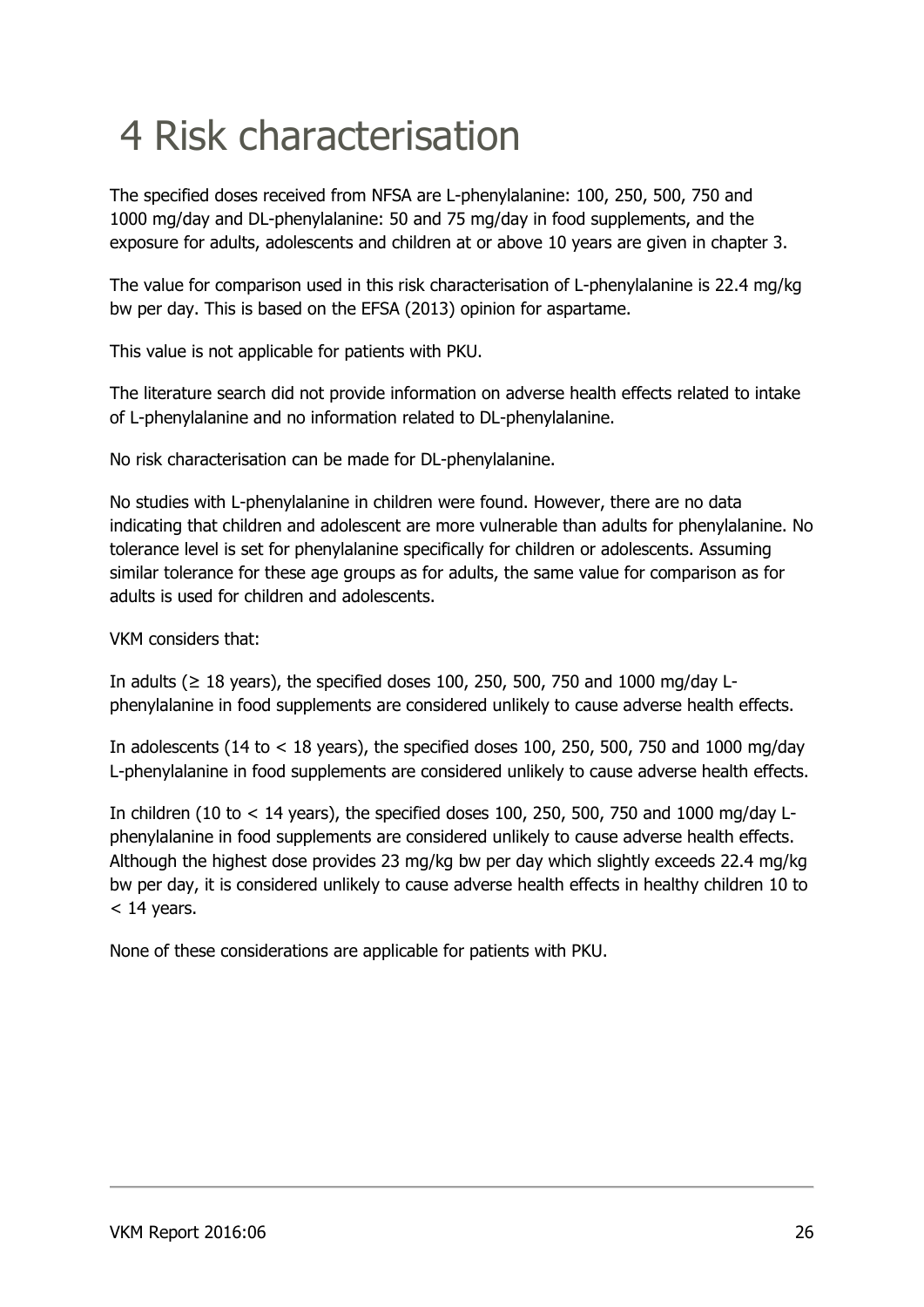## <span id="page-26-0"></span>5 Uncertainties

The literature search was not described in the IOM (2005), EFSA (2008), AESAN (2012)and EFSA (2013) making it difficult to assess how well the literature is covered. However, the latter report has a thorough description of the models including various uncertainty analyses. None of the included studies provide novel data regarding L-phenylalanine compared to the previous risk assessments and no studies addressing adverse health effects from DLphenylalanine were identified. The literature search in the present risk characterisation went back to 2005, and limited to scientific studies in English or Scandinavian languages identifying a search term in the abstract. Thus, relevant studies could have been excluded unintentionally. There is also a possibility that our search strategy failed as some RCTs may have reported adverse effects but not in the abstract. The importance of reporting adverse effects in the abstract has been made clear by the "Consort group" [\(http://www.consort](http://www.consort-statement.org/)[statement.org\)](http://www.consort-statement.org/).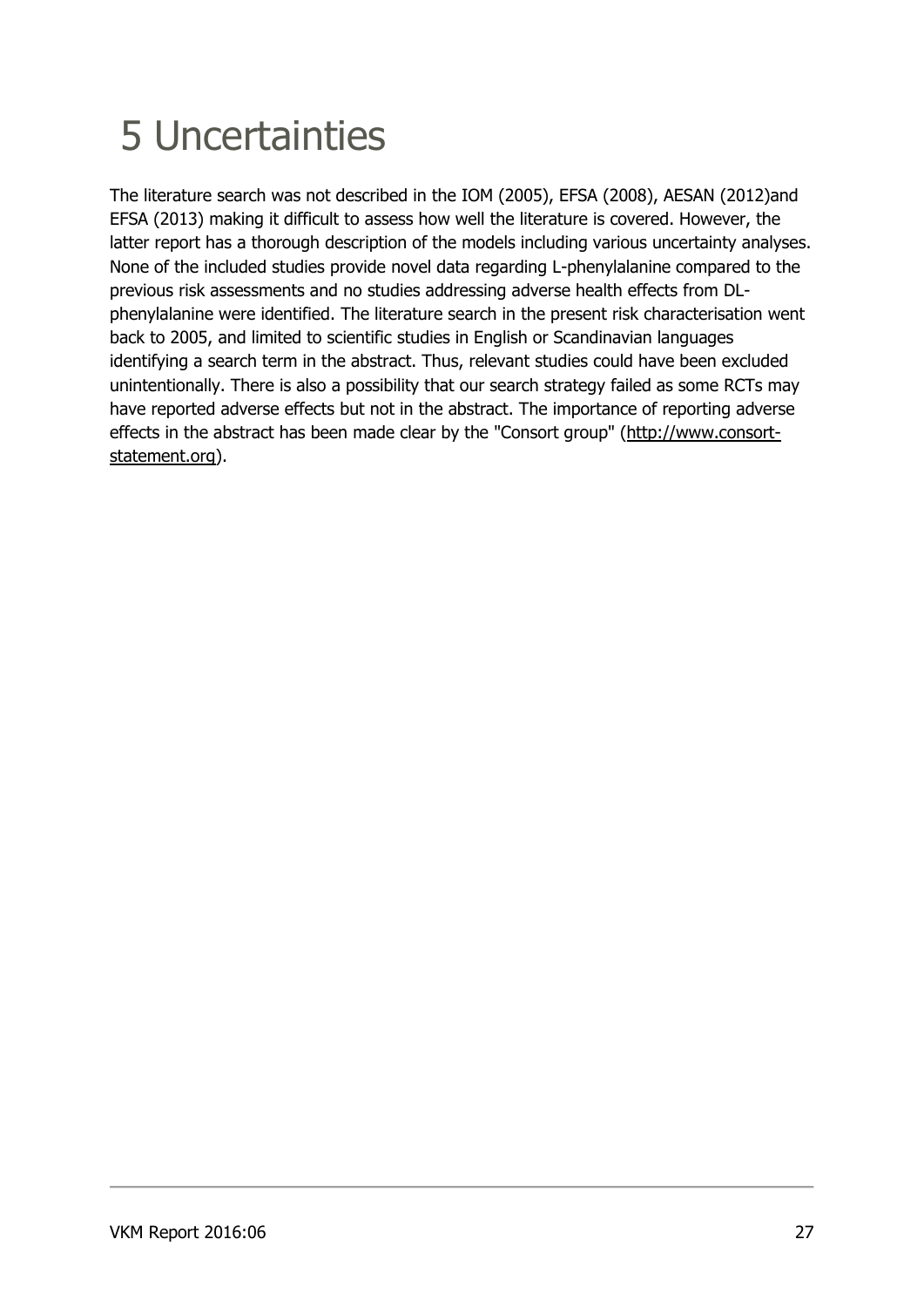## <span id="page-27-0"></span>6 Conclusions with answers to the terms of reference

The Norwegian Food Safety Authority (NFSA) requested the Norwegian Scientific Committee for Food Safety (VKM) to assess the safety of L-phenylalanine and DL-phenylalanine in food supplements at the doses 100 to 1000 mg/day and 50 to 75 mg/day, respectively for the general population above 10 years of age.

The literature search did not provide novel information on adverse health effects related to intake of L-phenylalanine for the general population (above 10 years of age) and no information related to DL-phenylalanine.

Based on previous risk assessments values for comparisons used in this risk characterisation of L-phenylalanine, VKM will use 22.4mg/kg bw per day for all age groups. No value for comparison for DL-phenylalanine could be set.

VKM concludes that:

- In adults ( $\geq$  18 years), the specified doses 100, 250, 500, 750 and 1000 mg/day Lphenylalanine in food supplements are considered unlikely to cause adverse health effects.
- In adolescents (14 to  $<$  18 years), the specified doses 100, 250, 500, 750 and 1000 mg/day L-phenylalanine in food supplements are considered unlikely to cause adverse health effects.
- $\bullet$  In children (10 to < 14 years), the specified doses 100, 250, 500, 750 and 1000 mg/day L-phenylalanine in food supplements are considered unlikely to cause adverse health effects Although the highest dose provides 23 mg/kg bw per day which slightly exceeds 22.4 mg/kg bw per day, it is considered unlikely to cause adverse health effects in healthy children 10 to < 14 years.
- None of the above conclusions are applicable for patients with phenylketonuria (PKU).

No conclusion can be made regarding DL-phenylalanine.

An overview of the conclusions is presented in Table 6.1.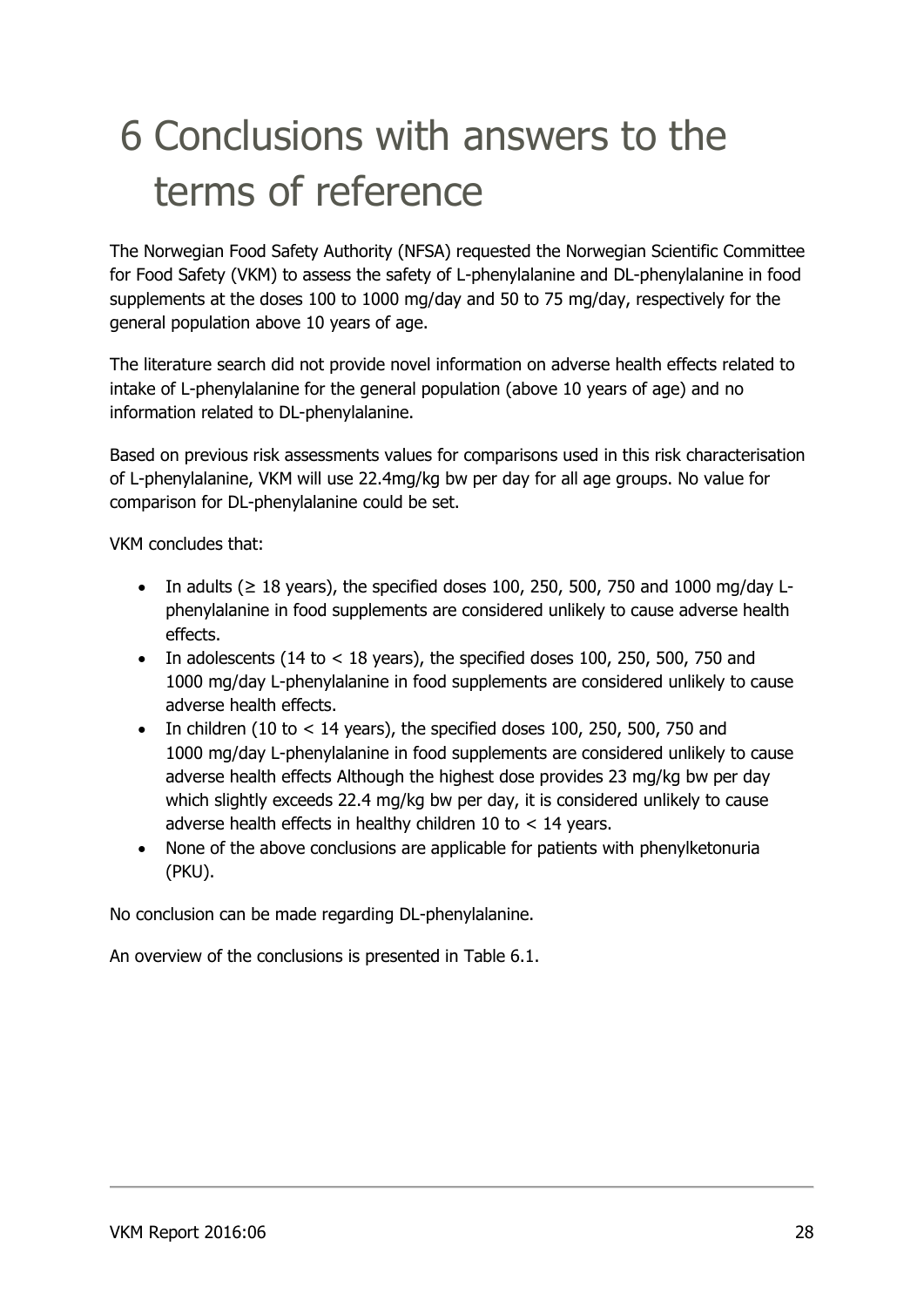Table 6.1: An overview of the conclusions for DL-phenylalanine and L-phenylalanine in food supplements.

Green: Estimated exposures to L-phenylalanine are unlikely to cause adverse health effects. Grey: No conclusion can be made.

|                                                      | <b>DL-phenylalanine</b> |                         | L-phenylalanine |               |               |               |                |
|------------------------------------------------------|-------------------------|-------------------------|-----------------|---------------|---------------|---------------|----------------|
| <b>Doses</b><br>Age groups                           | 50<br>mg/day            | 75<br>mg/day            | 100<br>mg/day   | 250<br>mg/day | 500<br>mg/day | 750<br>mg/day | 1000<br>mg/day |
| Children<br>$(10 \text{ to } < 14 \text{ years})$    | <b>No</b><br>Conclusion | <b>No</b><br>Conclusion |                 |               |               |               |                |
| Adolescents<br>$(14 \text{ to } < 18 \text{ years})$ | <b>No</b><br>Conclusion | <b>No</b><br>Conclusion |                 |               |               |               |                |
| Adults ( $\geq$ 18 years)                            | <b>No</b><br>Conclusion | <b>No</b><br>Conclusion |                 |               |               |               |                |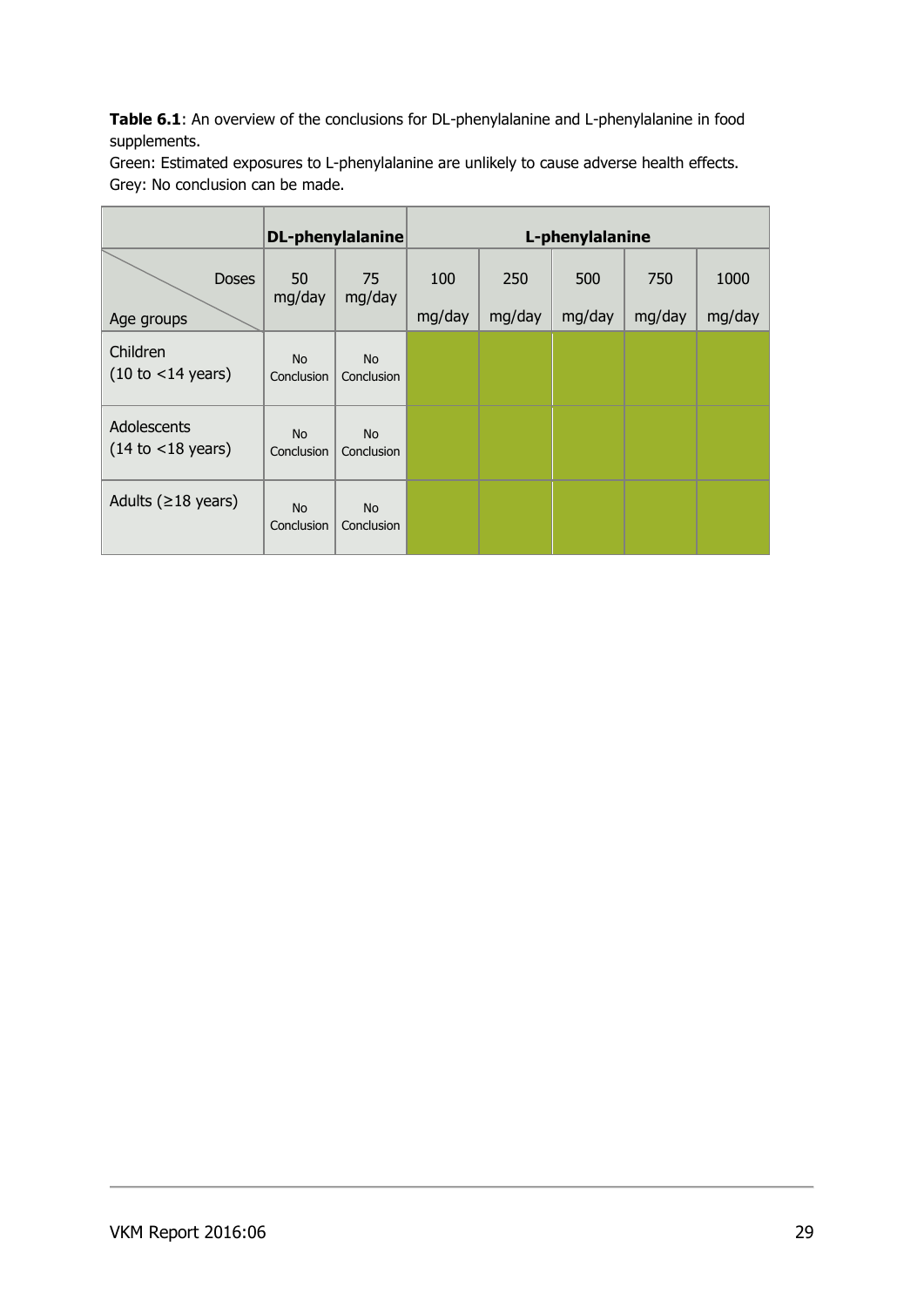## <span id="page-29-0"></span>7 Data gaps

There is a general lack of studies of adverse effects as primary outcomes of supplemental Lphenylalanine and particularly DL-phenylalanine in the general population, both for subchronic and chronic toxicity studies.

There are especially few studies on adverse health effects related to DL-phenylalanine in general.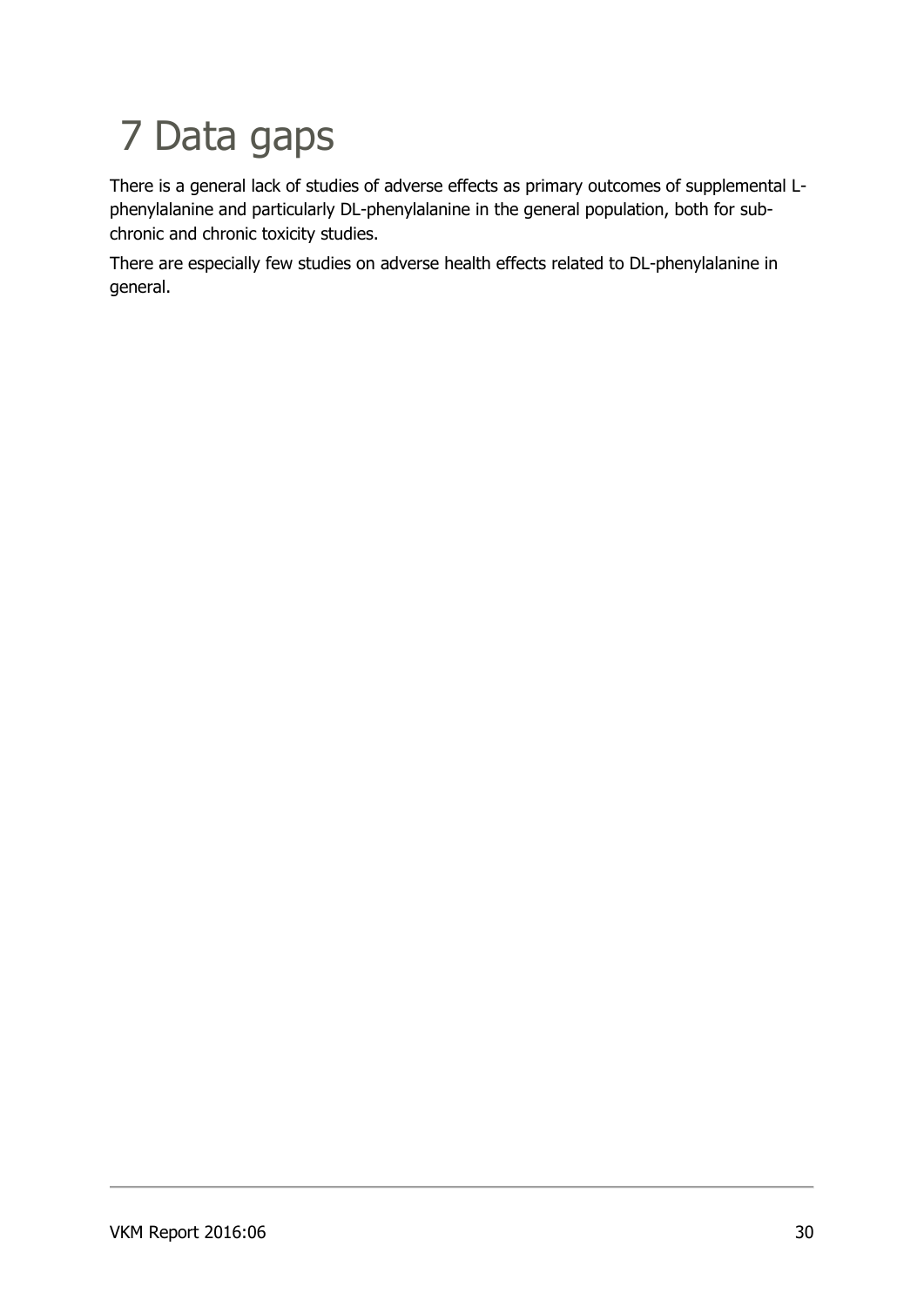### <span id="page-30-0"></span>8 References

- AESAN. (2012) The Spanish Agency for Food Safety and Nutrition (AESAN) 1, The Spanish Agency for Food Safety and Nutrition (AESAN), Spain.
- AFSSA. (2007) Apport en protéines: consommation, qualité, besoins et recommendations, French Food Safety Agency, France.
- Benevenga N.J., Steele R.D. (1984) Adverse effects of excessive consumption of amino acids. Annu Rev Nutr 4:157-81. DOI: 10.1146/annurev.nu.04.070184.001105.
- Bremer H.J., Neumann W. (1966) Tolerance of phenylalanine after ntravenous administration in phenylketonurics, heterozygous carriers, and normal adults. Nature 209:1148-9.
- Clarke J.T., Bier D.M. (1982) The conversion of phenylalanine to tyrosine in man. Direct measurement by continuous intravenous tracer infusions of L-[ring-2H5]phenylalanine and L-[1-13C] tyrosine in the postabsorptive state. Metabolism 31:999-1005.
- Dolan G., Godin C. (1966) Phenylalanine toxicity in rats. Can J Biochem 44:143-5.
- EFSA. (2008) Flavouring Group Evaluation 79, (FGE.79). Consideration of amino acids and related substances evaluated by JECFA (63rd meeting) structurally related to amino acids from chemical group 34 evaluated by EFSA in FGE.26Rev1. Scientific Opinion of the Panel on Food Additives, Flavourings, Processing Aids and Materials in Contact with Food EFSA Journal 870:1-46.
- EFSA. (2013) Scientific Opinion on the re-evaluation of aspartame (E 951) as a food additive. EFSA Journal 11:3496.
- Filer L.J., Stegink L.D. (1988) Effect of aspartame on plasma phenylalanine concentration in humans., in: R. J. Wurtman and E. Ritter-Walker (Eds.), Dietary Phenylanaine and Brain Function, Birkhauser, Boston. pp. 18-40.
- Friedman M. (1991) Formation, nutritional value, and safety of D-amino acids. Adv Exp Med Biol 289:447-81.
- FVM. (2014) Bekentgørelse om tilsætning af visse andre stoffer end vitaminer og mineraler til fødevarer, Fødevareministeriet (FVM), Fødevarestyrelsen, Denmark.
- Giovannini M., Verduci E., Salvatici E., Paci S., Riva E. (2012) Phenylketonuria: nutritional advances and challenges. Nutr Metab (Lond) 9:7. DOI: 10.1186/1743-7075-9-7.
- Harper A.E., Benevenga N.J., Wohlhueter R.M. (1970) Effects of ingestion of disproportionate amounts of amino acids. Physiol Rev 50:428-558.
- IOM. (2005) Dietary reference intakes for energy, carbohydrate, fiber, fat, fatty acids, cholesterol, protein and amino acids, Institute of Medicine, Washington DC.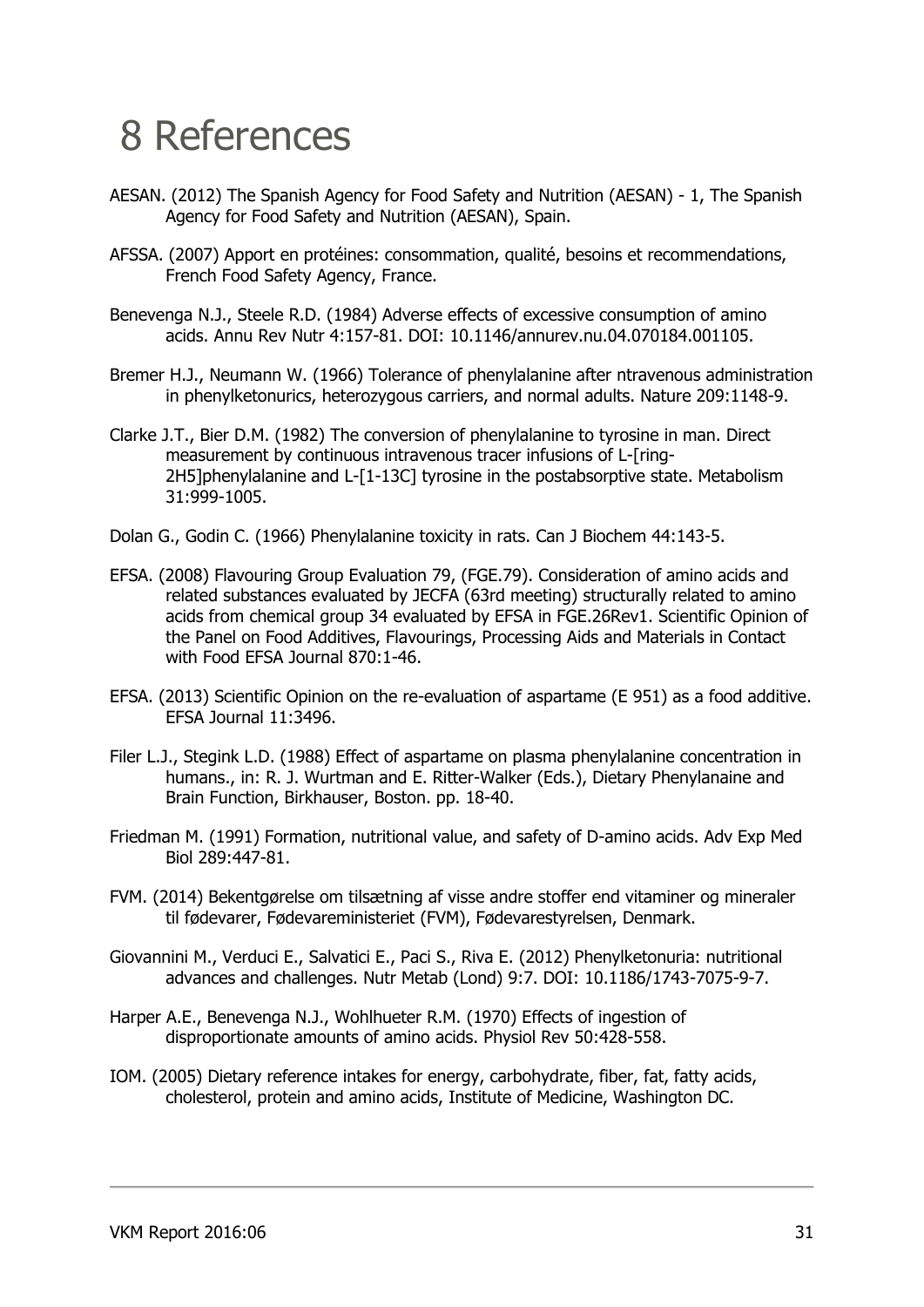- JECFA. (1981) Toxicological evaluation of certain food additives: aspartame, in: J. F. W. E. C. o. F. Additives (Ed.), WHO Food Additives Series No 16, World Health Organization, Geneva, Switzerland.
- JECFA. (2006) Safety evaluation of certain food additives, WHO Food Additives Series: 54, World Health Organization, Geneva.
- Kaufman S. (1999) A model of human phenylalanine metabolism in normal subjects and in phenylketonuric patients. Proc Natl Acad Sci U S A 96:3160-4.
- Kilberg M.S. (1982) Amino acid transport in isolated rat hepatocytes. J Membr Biol 69:1-12.
- Lieberman H.R., Caballero B., Emde G.G., Bernstein J.G. (1988) The effects of aspartame on human mood, performance, and plasma amino acid levels, in: R. J. Wurtman and E. Ritter-Walker (Eds.), Dietary Phenylalanine and Brain Fuction, Birkhauser, Boston. pp. 198-200.
- Moldawer L.L., Kawamura I., Bistrian B.R., Blackburn G.L. (1983) The contribution of phenylalanine to tyrosine metabolism in vivo. Studies in the post-absorptive and phenylalanine-loaded rat. Biochem J 210:811-7.
- Nelson D.L., Cox M.M. (2000), in: Lehninger (Ed.), Principles of Biochemistry
- Worth Publishers Inc, Ney York. pp. p. 648.
- NIH. (2000) Phenylketonuria (PKU): screening and management, in: U. N. I. o. Healths (Ed.), NIH Consens Statement. pp. 1-33.
- Ryan-Harshman M., Leiter L.A., Anderson G.H. (1987) Phenylalanine and aspartame fail to alter feeding behavior, mood and arousal in men. Physiol Behav 39:247-53.
- Scriver C.R., Kaufman S., Woo S.L. (1989) The hyperphenylalaninemias, in: C. R. Scriver, et al. (Eds.), The Metabolic Basis of Inherited Disease, McGraw-Hill, New York. pp. 495- 546.
- Stegink L.D., Filer L.J., Jr., Baker G.L., McDonnell J.E. (1980) Effect of an abuse dose of aspartame upon plasma and erythrocyte levels of amino acids in phenylketonuric heterozygous and normal adults. J Nutr 110:2216-24.
- Stokes A.F., Belger A., Banich M.T., Taylor H. (1991) Effects of acute aspartame and acute alcohol ingestion upon the cognitive performance of pilots. Aviat Space Environ Med 62:648-53.
- Tietz N. (1986) Textbook of Clinical Chemistry W.B. Saunders, Philadelphia.
- Waisman H.A., Harlow H.F. (1965) Experimental Phenylketonuria in Infant Monkeys. Science 147:685-95.
- WHO. (1994) Assessing human health risks of chemicals: derivation of guidance values for health-based exposure limits, Environmental Health Criteria 170, World Health Organization.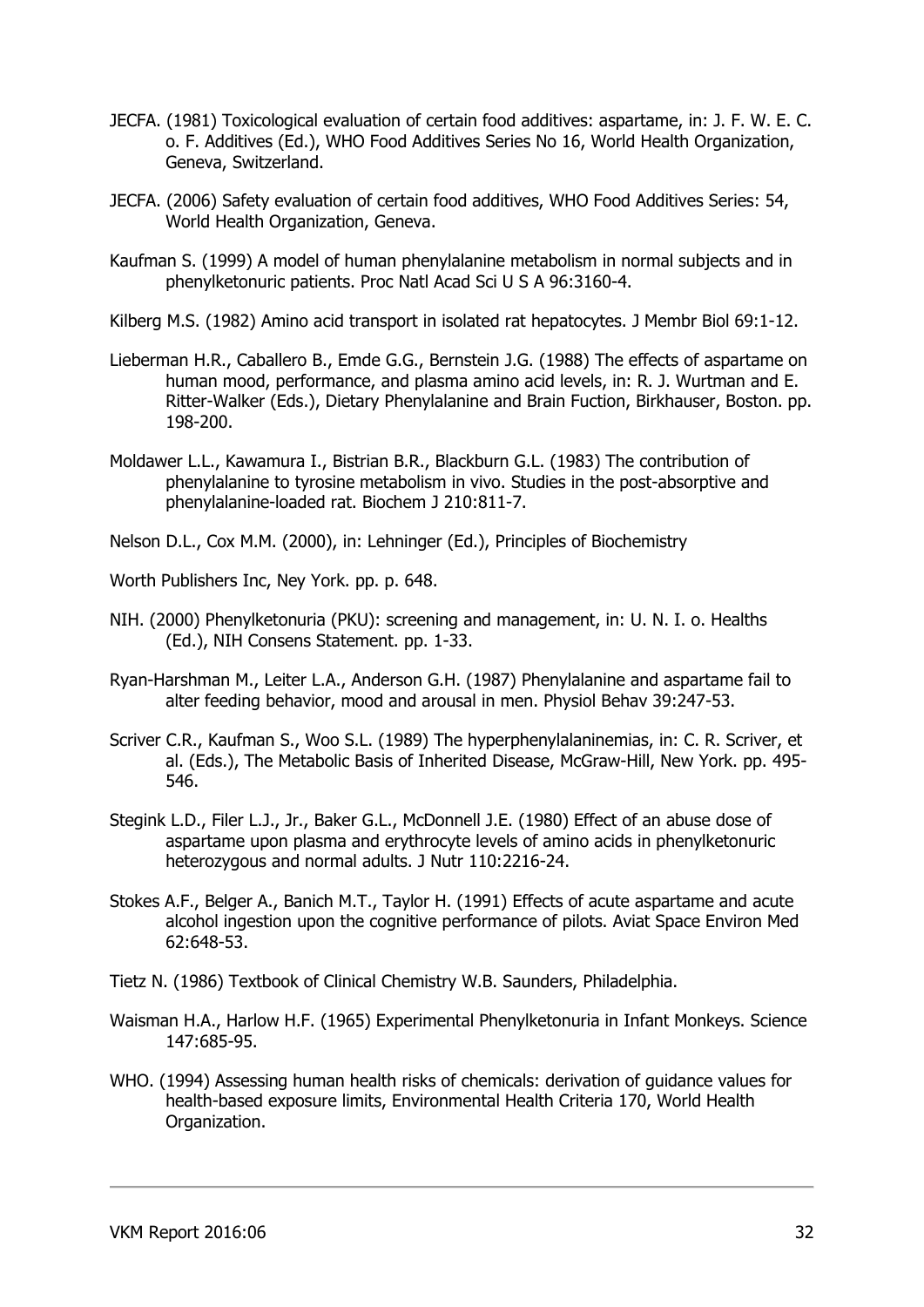- WHO. (2007) Protein and amino acid requirements in human nutrition, in: W. H. Organization (Ed.), Report of a joint FAO/WHO/UNU expert consultation (WHO Technical Report Series 935), Geneva, Switzerland.
- Woolf L.I., Cranston W.I., Goodwin B.L. (1967) Genetics of phenylketonuria. Heterozygosity for phenylketonuria. Nature 213:882-3.